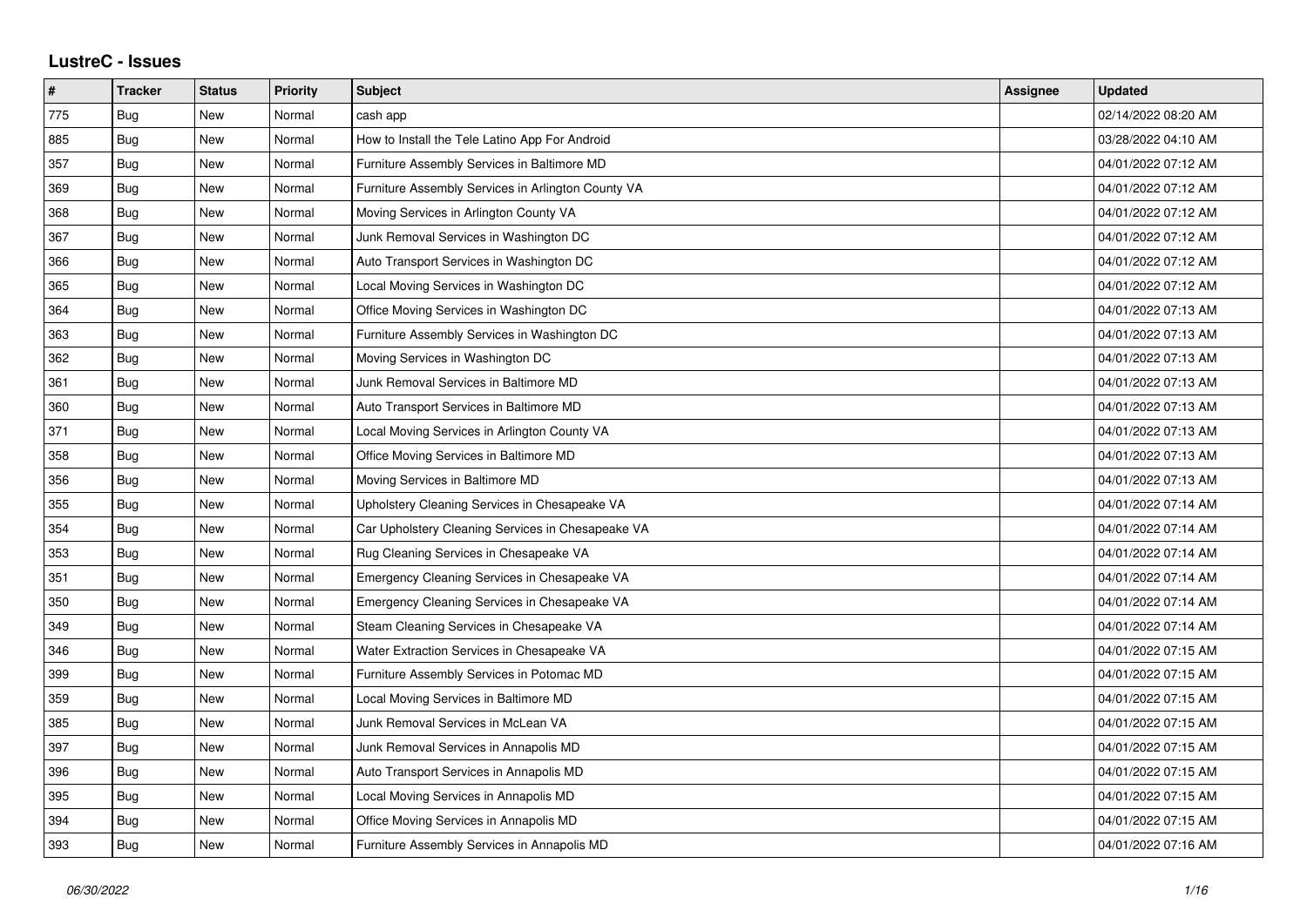| $\pmb{\#}$ | <b>Tracker</b> | <b>Status</b> | <b>Priority</b> | Subject                                            | Assignee | <b>Updated</b>      |
|------------|----------------|---------------|-----------------|----------------------------------------------------|----------|---------------------|
| 392        | <b>Bug</b>     | New           | Normal          | Moving Services in Annapolis MD                    |          | 04/01/2022 07:16 AM |
| 391        | <b>Bug</b>     | New           | Normal          | Junk Removal Services in Sterling VA               |          | 04/01/2022 07:16 AM |
| 390        | Bug            | New           | Normal          | Auto Transport Services in Sterling VA             |          | 04/01/2022 07:16 AM |
| 389        | <b>Bug</b>     | New           | Normal          | Local Moving Services in Sterling VA               |          | 04/01/2022 07:16 AM |
| 388        | Bug            | <b>New</b>    | Normal          | Office Moving Services in Sterling VA              |          | 04/01/2022 07:16 AM |
| 370        | <b>Bug</b>     | New           | Normal          | Office Moving Services in Arlington County VA      |          | 04/01/2022 07:16 AM |
| 386        | Bug            | New           | Normal          | Moving Services in Sterling VA                     |          | 04/01/2022 07:16 AM |
| 343        | <b>Bug</b>     | New           | Normal          | Mattress Cleaning Services in Chesapeake VA        |          | 04/01/2022 07:16 AM |
| 384        | <b>Bug</b>     | New           | Normal          | Auto Transport Services in McLean VA               |          | 04/01/2022 07:17 AM |
| 383        | Bug            | New           | Normal          | Local Moving Services in McLean VA                 |          | 04/01/2022 07:17 AM |
| 382        | <b>Bug</b>     | New           | Normal          | Office Moving Services in McLean VA                |          | 04/01/2022 07:17 AM |
| 381        | <b>Bug</b>     | New           | Normal          | Furniture Assembly Services in McLean VA           |          | 04/01/2022 07:17 AM |
| 379        | <b>Bug</b>     | New           | Normal          | Junk Removal Services in Fairfax VA                |          | 04/01/2022 07:17 AM |
| 378        | <b>Bug</b>     | New           | Normal          | Auto Transport Services in Fairfax VA              |          | 04/01/2022 07:17 AM |
| 377        | <b>Bug</b>     | New           | Normal          | Local Moving Services in Fairfax VA                |          | 04/01/2022 07:17 AM |
| 376        | Bug            | New           | Normal          | Office Moving Services in Fairfax VA               |          | 04/01/2022 07:17 AM |
| 375        | <b>Bug</b>     | New           | Normal          | Furniture Assembly Services in Fairfax VA          |          | 04/01/2022 07:18 AM |
| 374        | Bug            | New           | Normal          | Moving Services in Fairfax VA                      |          | 04/01/2022 07:18 AM |
| 373        | <b>Bug</b>     | New           | Normal          | Junk Removal Services in Arlington County VA       |          | 04/01/2022 07:18 AM |
| 387        | <b>Bug</b>     | New           | Normal          | Furniture Assembly Services in Sterling VA         |          | 04/01/2022 07:18 AM |
| 301        | <b>Bug</b>     | New           | Normal          | Vehicle Electronics Services in Norcross GA        |          | 04/01/2022 07:18 AM |
| 311        | <b>Bug</b>     | New           | Normal          | Odor Removal Services in Virginia Beach VA         |          | 04/01/2022 07:19 AM |
| 309        | Bug            | <b>New</b>    | Normal          | Stain Removal Services in Virginia Beach VA        |          | 04/01/2022 07:19 AM |
| 308        | <b>Bug</b>     | New           | Normal          | Carpet Repairing Services in Virginia Beach VA     |          | 04/01/2022 07:19 AM |
| 307        | <b>Bug</b>     | New           | Normal          | Carpet Cleaning Services in Virginia Beach VA      |          | 04/01/2022 07:19 AM |
| 306        | <b>Bug</b>     | New           | Normal          | Window Tinting Services in Norcross GA             |          | 04/01/2022 07:19 AM |
| 305        | Bug            | New           | Normal          | Headliner Repair Services in Norcross GA           |          | 04/01/2022 07:19 AM |
| 304        | I Bug          | New           | Normal          | Keyless Entry Services in Norcross GA              |          | 04/01/2022 07:19 AM |
| 299        | Bug            | New           | Normal          | Brake Caliper Painting Services in Norcross GA     |          | 04/01/2022 07:20 AM |
| 298        | Bug            | New           | Normal          | Car Stereo Installation Services in Norcross GA    |          | 04/01/2022 07:20 AM |
| 297        | <b>Bug</b>     | New           | Normal          | Auto Lighting Installation Services in Norcross GA |          | 04/01/2022 07:21 AM |
| 296        | Bug            | New           | Normal          | Window Tinting Services in Jonesboro GA            |          | 04/01/2022 07:21 AM |
| 295        | <b>Bug</b>     | New           | Normal          | Headliner Repair Services in Jonesboro GA          |          | 04/01/2022 07:21 AM |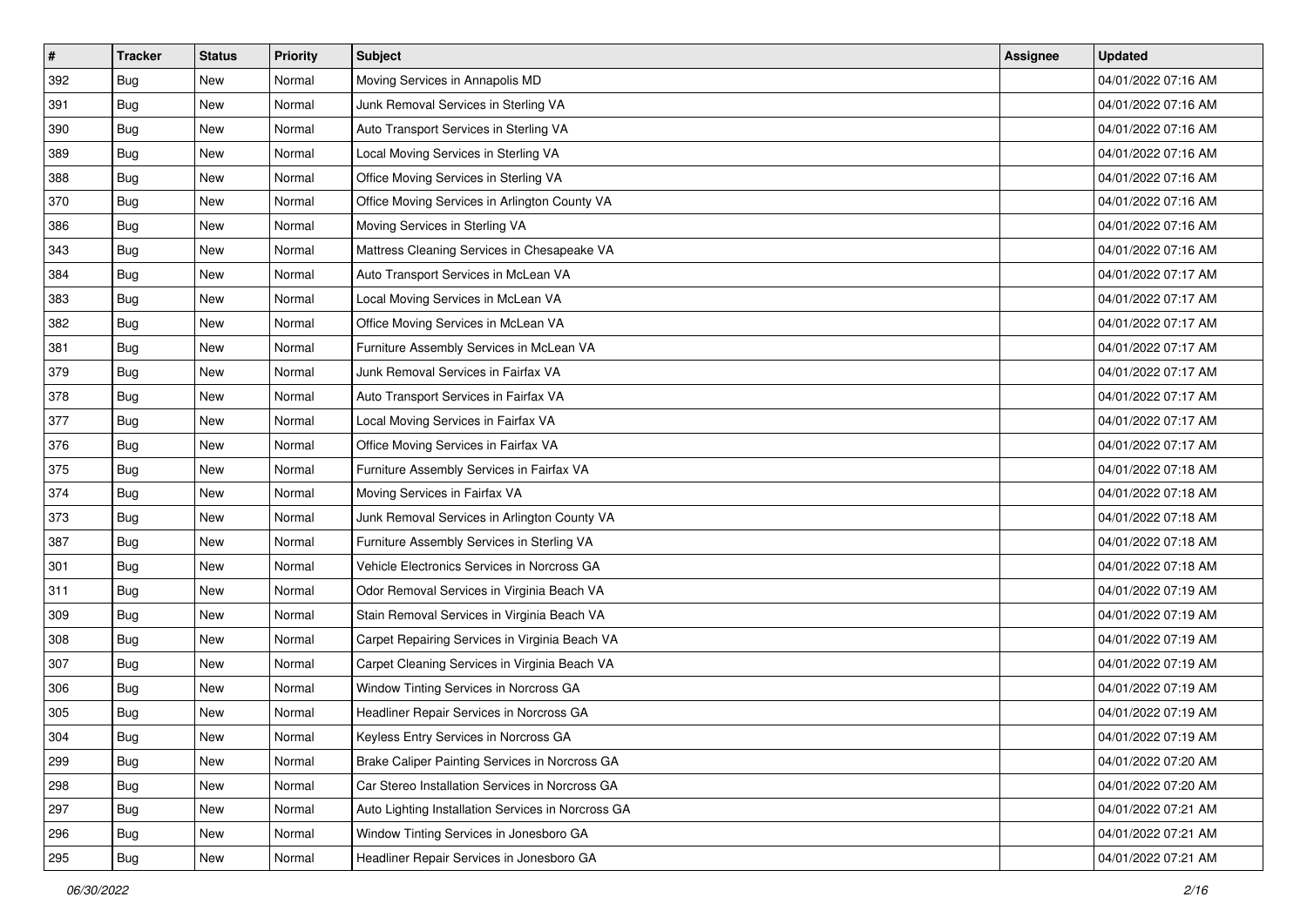| $\pmb{\#}$ | <b>Tracker</b> | <b>Status</b> | <b>Priority</b> | Subject                                               | Assignee | <b>Updated</b>      |
|------------|----------------|---------------|-----------------|-------------------------------------------------------|----------|---------------------|
| 303        | <b>Bug</b>     | New           | Normal          | Car Wrapping Services in Norcross GA                  |          | 04/01/2022 07:22 AM |
| 329        | Bug            | New           | Normal          | Odor Removal Services in Norfolk VA                   |          | 04/01/2022 07:22 AM |
| 342        | <b>Bug</b>     | New           | Normal          | Stain Removal Services in Chesapeake VA               |          | 04/01/2022 07:22 AM |
| 341        | <b>Bug</b>     | New           | Normal          | Carpet Repairing Services in Chesapeake VA            |          | 04/01/2022 07:23 AM |
| 340        | <b>Bug</b>     | New           | Normal          | Carpet Cleaning Services in Chesapeake VA             |          | 04/01/2022 07:23 AM |
| 338        | <b>Bug</b>     | New           | Normal          | Car Upholstery Cleaning Services in Norfolk VA        |          | 04/01/2022 07:23 AM |
| 337        | Bug            | New           | Normal          | Rug Cleaning Services in Norfolk VA                   |          | 04/01/2022 07:23 AM |
| 335        | <b>Bug</b>     | New           | Normal          | Emergency Cleaning Services in Norfolk VA             |          | 04/01/2022 07:24 AM |
| 334        | <b>Bug</b>     | New           | Normal          | Steam Cleaning Services in Norfolk VA                 |          | 04/01/2022 07:25 AM |
| 332        | <b>Bug</b>     | New           | Normal          | Eco/Green Cleaning Services in Norfolk VA             |          | 04/01/2022 07:25 AM |
| 314        | <b>Bug</b>     | New           | Normal          | Water Extraction Services in Virginia Beach VA        |          | 04/01/2022 07:25 AM |
| 330        | Bug            | New           | Normal          | Stain Protection Services in Norfolk VA               |          | 04/01/2022 07:26 AM |
| 328        | Bug            | New           | Normal          | Mattress Cleaning Services in Norfolk VA              |          | 04/01/2022 07:26 AM |
| 327        | <b>Bug</b>     | New           | Normal          | Stain Removal Services in Norfolk VA                  |          | 04/01/2022 07:26 AM |
| 326        | <b>Bug</b>     | New           | Normal          | Carpet Repairing Services in Norfolk VA               |          | 04/01/2022 07:26 AM |
| 325        | <b>Bug</b>     | New           | Normal          | Carpet Cleaning Services in Norfolk VA                |          | 04/01/2022 07:26 AM |
| 324        | <b>Bug</b>     | New           | Normal          | Upholstery Cleaning Services in Virginia Beach VA     |          | 04/01/2022 07:26 AM |
| 323        | Bug            | <b>New</b>    | Normal          | Car Upholstery Cleaning Services in Virginia Beach VA |          | 04/01/2022 07:26 AM |
| 322        | <b>Bug</b>     | New           | Normal          | Rug Cleaning Services in Virginia Beach VA            |          | 04/01/2022 07:26 AM |
| 320        | <b>Bug</b>     | New           | Normal          | Emergency Cleaning Services in Virginia Beach VA      |          | 04/01/2022 07:27 AM |
| 319        | <b>Bug</b>     | New           | Normal          | Steam Cleaning Services in Virginia Beach VA          |          | 04/01/2022 07:27 AM |
| 318        | <b>Bug</b>     | New           | Normal          | Mold Removal Services in Virginia Beach VA            |          | 04/01/2022 07:27 AM |
| 456        | <b>Bug</b>     | New           | Normal          | Upholstery Cleaning Medford MA                        |          | 04/01/2022 07:28 AM |
| 472        | <b>Bug</b>     | New           | Normal          | Upholstery Cleaning Arlington MA                      |          | 04/01/2022 07:31 AM |
| 467        | Bug            | New           | Normal          | Floor Waxing Westchester MA                           |          | 04/01/2022 07:31 AM |
| 463        | Bug            | <b>New</b>    | Normal          | Residential Floor Cleaning Medford MA                 |          | 04/01/2022 07:32 AM |
| 462        | <b>Bug</b>     | New           | Normal          | Commercial Floor Cleaning Medford MA                  |          | 04/01/2022 07:32 AM |
| 459        | <b>Bug</b>     | New           | Normal          | Floor Waxing Medford MA                               |          | 04/01/2022 07:32 AM |
| 458        | <b>Bug</b>     | New           | Normal          | Floor Stripping Medford MA                            |          | 04/01/2022 07:32 AM |
| 398        | <b>Bug</b>     | New           | Normal          | Moving Services in Potomac MD                         |          | 04/01/2022 07:32 AM |
| 455        | Bug            | New           | Normal          | Residential Floor Cleaning Quincy MA                  |          | 04/01/2022 07:38 AM |
| 413        | Bug            | New           | Normal          | Commercial Floor Cleaning Boston MA                   |          | 04/01/2022 07:45 AM |
| 425        | <b>Bug</b>     | New           | Normal          | Floor Stripping Brookline MA                          |          | 04/01/2022 07:45 AM |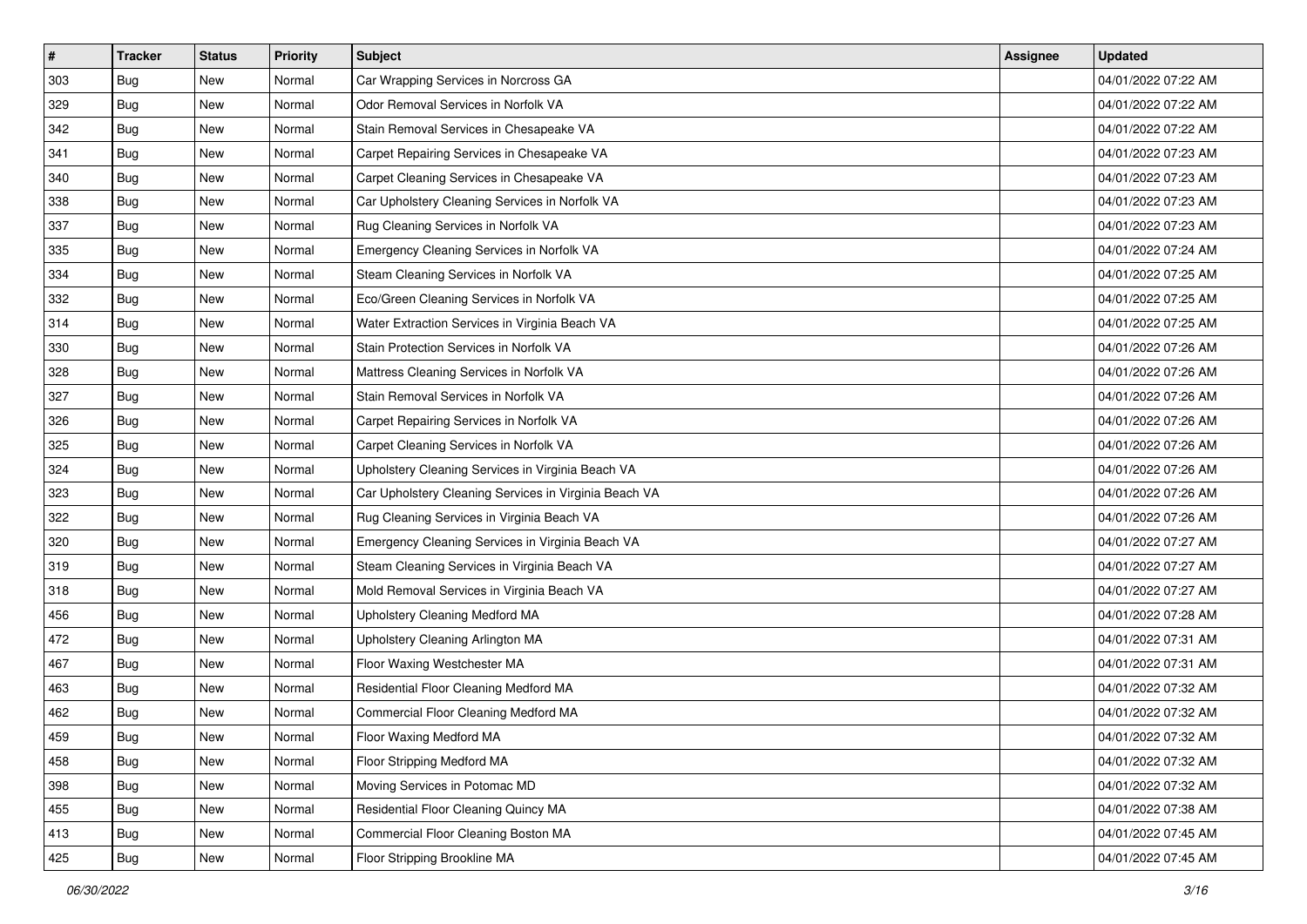| $\sharp$ | <b>Tracker</b> | <b>Status</b> | <b>Priority</b> | <b>Subject</b>                                 | <b>Assignee</b> | <b>Updated</b>      |
|----------|----------------|---------------|-----------------|------------------------------------------------|-----------------|---------------------|
| 424      | Bug            | New           | Normal          | Carpet Cleaning Brookline MA                   |                 | 04/01/2022 07:45 AM |
| 423      | <b>Bug</b>     | <b>New</b>    | Normal          | Upholstery Cleaning Brookline MA               |                 | 04/01/2022 07:46 AM |
| 422      | Bug            | New           | Normal          | Residential Floor Cleaning Somerville MA       |                 | 04/01/2022 07:46 AM |
| 421      | <b>Bug</b>     | New           | Normal          | Commercial Floor Cleaning Somerville MA        |                 | 04/01/2022 07:46 AM |
| 420      | Bug            | <b>New</b>    | Normal          | Germs Removal Somerville MA                    |                 | 04/01/2022 07:46 AM |
| 419      | <b>Bug</b>     | New           | Normal          | Floor Cleaning Somerville MA                   |                 | 04/01/2022 07:46 AM |
| 418      | Bug            | New           | Normal          | Floor Waxing Somerville MA                     |                 | 04/01/2022 07:46 AM |
| 417      | Bug            | New           | Normal          | Floor Stripping Somerville MA                  |                 | 04/01/2022 07:46 AM |
| 416      | <b>Bug</b>     | New           | Normal          | Carpet Cleaning Somerville MA                  |                 | 04/01/2022 07:46 AM |
| 427      | Bug            | <b>New</b>    | Normal          | Floor Cleaning Brookline MA                    |                 | 04/01/2022 07:46 AM |
| 414      | <b>Bug</b>     | New           | Normal          | Residential Floor Cleaning Boston MA           |                 | 04/01/2022 07:46 AM |
| 428      | Bug            | New           | Normal          | Germs Removal Brookline MA                     |                 | 04/01/2022 07:47 AM |
| 412      | <b>Bug</b>     | New           | Normal          | Germs Removal Boston MA                        |                 | 04/01/2022 07:47 AM |
| 411      | <b>Bug</b>     | New           | Normal          | Floor Cleaning Boston MA                       |                 | 04/01/2022 07:47 AM |
| 410      | Bug            | <b>New</b>    | Normal          | Floor Waxing Boston MA                         |                 | 04/01/2022 07:47 AM |
| 409      | Bug            | New           | Normal          | Floor Stripping Boston MA                      |                 | 04/01/2022 07:47 AM |
| 408      | <b>Bug</b>     | New           | Normal          | Carpet Cleaning Boston MA                      |                 | 04/01/2022 07:47 AM |
| 407      | Bug            | New           | Normal          | Upholstery Cleaning Boston MA                  |                 | 04/01/2022 07:47 AM |
| 406      | <b>Bug</b>     | New           | Normal          | Office Moving Services in Gaithersburg MD      |                 | 04/01/2022 07:47 AM |
| 405      | Bug            | New           | Normal          | Furniture Assembly Services in Gaithersburg MD |                 | 04/01/2022 07:47 AM |
| 404      | <b>Bug</b>     | New           | Normal          | Moving Services in Gaithersburg MD             |                 | 04/01/2022 07:47 AM |
| 403      | <b>Bug</b>     | <b>New</b>    | Normal          | Junk Removal Services in Potomac MD            |                 | 04/01/2022 07:47 AM |
| 402      | Bug            | <b>New</b>    | Normal          | Auto Transport Services in Potomac MD          |                 | 04/01/2022 07:47 AM |
| 401      | Bug            | New           | Normal          | Local Moving Services in Potomac MD            |                 | 04/01/2022 07:48 AM |
| 415      | Bug            | New           | Normal          | Upholstery Cleaning Somerville MA              |                 | 04/01/2022 07:48 AM |
| 453      | <b>Bug</b>     | New           | Normal          | Germs Removal Quincy MA                        |                 | 04/01/2022 07:48 AM |
| 452      | <b>Bug</b>     | New           | Normal          | Floor Cleaning Quincy MA                       |                 | 04/01/2022 07:48 AM |
| 451      | <b>Bug</b>     | New           | Normal          | Floor Waxing Quincy MA                         |                 | 04/01/2022 07:48 AM |
| 449      | Bug            | New           | Normal          | Carpet Cleaning Quincy MA                      |                 | 04/01/2022 07:48 AM |
| 448      | <b>Bug</b>     | New           | Normal          | Upholstery Cleaning Quincy MA                  |                 | 04/01/2022 07:48 AM |
| 447      | <b>Bug</b>     | New           | Normal          | Residential Floor Cleaning Watertown MA        |                 | 04/01/2022 07:49 AM |
| 446      | <b>Bug</b>     | New           | Normal          | Commercial Floor Cleaning Watertown MA         |                 | 04/01/2022 07:49 AM |
| 445      | Bug            | New           | Normal          | Germs Removal Watertown MA                     |                 | 04/01/2022 07:49 AM |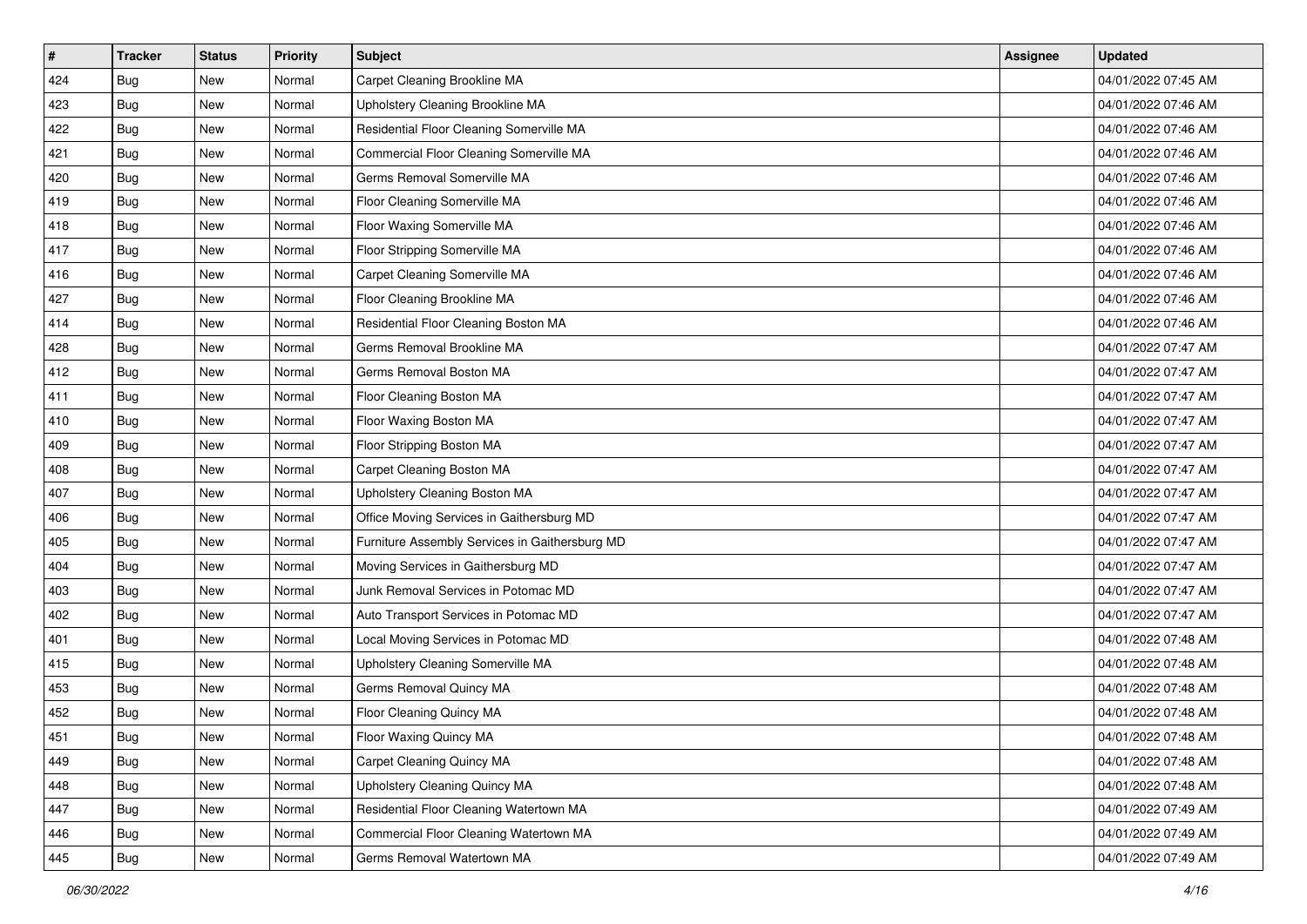| $\sharp$ | <b>Tracker</b> | <b>Status</b> | <b>Priority</b> | <b>Subject</b>                                                                               | Assignee | <b>Updated</b>      |
|----------|----------------|---------------|-----------------|----------------------------------------------------------------------------------------------|----------|---------------------|
| 444      | Bug            | New           | Normal          | Floor Cleaning Watertown MA                                                                  |          | 04/01/2022 07:49 AM |
| 426      | Bug            | <b>New</b>    | Normal          | Floor Waxing Brookline MA                                                                    |          | 04/01/2022 07:49 AM |
| 442      | Bug            | New           | Normal          | Floor Stripping Watertown MA                                                                 |          | 04/01/2022 07:49 AM |
| 286      | <b>Bug</b>     | <b>New</b>    | Normal          | All About Cash App Transfer Fail Problems                                                    |          | 04/01/2022 07:49 AM |
| 440      | Bug            | <b>New</b>    | Normal          | Upholstery Cleaning Watertown MA                                                             |          | 04/01/2022 07:49 AM |
| 439      | <b>Bug</b>     | New           | Normal          | Residential Floor Cleaning Newton MA                                                         |          | 04/01/2022 07:49 AM |
| 438      | Bug            | <b>New</b>    | Normal          | Commercial Floor Cleaning Newton MA                                                          |          | 04/01/2022 07:50 AM |
| 437      | Bug            | New           | Normal          | Germs Removal Newton MA                                                                      |          | 04/01/2022 07:50 AM |
| 436      | <b>Bug</b>     | <b>New</b>    | Normal          | Floor Cleaning Newton MA                                                                     |          | 04/01/2022 07:50 AM |
| 435      | Bug            | <b>New</b>    | Normal          | Floor Waxing Newton MA                                                                       |          | 04/01/2022 07:50 AM |
| 434      | Bug            | New           | Normal          | Floor Stripping Newton MA                                                                    |          | 04/01/2022 07:50 AM |
| 433      | Bug            | New           | Normal          | Carpet Cleaning Newton MA                                                                    |          | 04/01/2022 07:50 AM |
| 432      | Bug            | New           | Normal          | Upholstery Cleaning Newton MA                                                                |          | 04/01/2022 07:50 AM |
| 431      | Bug            | New           | Normal          | Residential Floor Cleaning Brookline MA                                                      |          | 04/01/2022 07:50 AM |
| 430      | Bug            | <b>New</b>    | Normal          | Commercial Floor Cleaning Brookline MA                                                       |          | 04/01/2022 07:50 AM |
| 429      | Bug            | New           | Normal          | Germs Removal Brookline MA                                                                   |          | 04/01/2022 07:51 AM |
| 443      | <b>Bug</b>     | <b>New</b>    | Normal          | Floor Waxing Watertown MA                                                                    |          | 04/01/2022 07:51 AM |
| 137      | Bug            | New           | Normal          | hcbets                                                                                       |          | 04/01/2022 07:52 AM |
| 135      | Bug            | New           | Normal          | factspress                                                                                   |          | 04/01/2022 07:52 AM |
| 147      | Bug            | <b>New</b>    | Normal          | xzxgfufi                                                                                     |          | 04/01/2022 07:54 AM |
| 131      | Bug            | New           | Normal          | triokids                                                                                     |          | 04/01/2022 07:54 AM |
| 125      | <b>Bug</b>     | <b>New</b>    | Normal          | vbvnm                                                                                        |          | 04/01/2022 07:55 AM |
| 124      | Bug            | <b>New</b>    | Normal          | https://www.bigmarker.com/ustvpass/LIVE-Atlanta-Falcons-vs-Carolina-Panthers-NFL-Week-8-Game |          | 04/01/2022 07:55 AM |
| 122      | Bug            | New           | Normal          | <b>AFL Live Stream</b>                                                                       |          | 04/01/2022 07:55 AM |
| 121      | <b>Bug</b>     | New           | Normal          | xgfhjmghtm                                                                                   |          | 04/01/2022 07:56 AM |
| 288      | <b>Bug</b>     | New           | Normal          | Make shopping easier                                                                         |          | 04/01/2022 07:56 AM |
| 160      | Bug            | New           | Normal          | rtyuiv wbhyu                                                                                 |          | 04/01/2022 07:56 AM |
| 166      | <b>Bug</b>     | New           | Normal          | dfgbd                                                                                        |          | 04/01/2022 07:57 AM |
| 165      | Bug            | New           | Normal          | dfgbd                                                                                        |          | 04/01/2022 07:57 AM |
| 163      | <b>Bug</b>     | New           | Normal          | jknjopl[                                                                                     |          | 04/01/2022 07:58 AM |
| 156      | Bug            | New           | Normal          | Access old cash app account                                                                  |          | 04/01/2022 08:00 AM |
| 148      | <b>Bug</b>     | New           | Normal          | zxZdfg                                                                                       |          | 04/01/2022 08:01 AM |
| 117      | <b>Bug</b>     | New           | Normal          | How to Watch Cowboys vs Cardinals Game Live Stream FREE TV                                   |          | 04/01/2022 08:08 AM |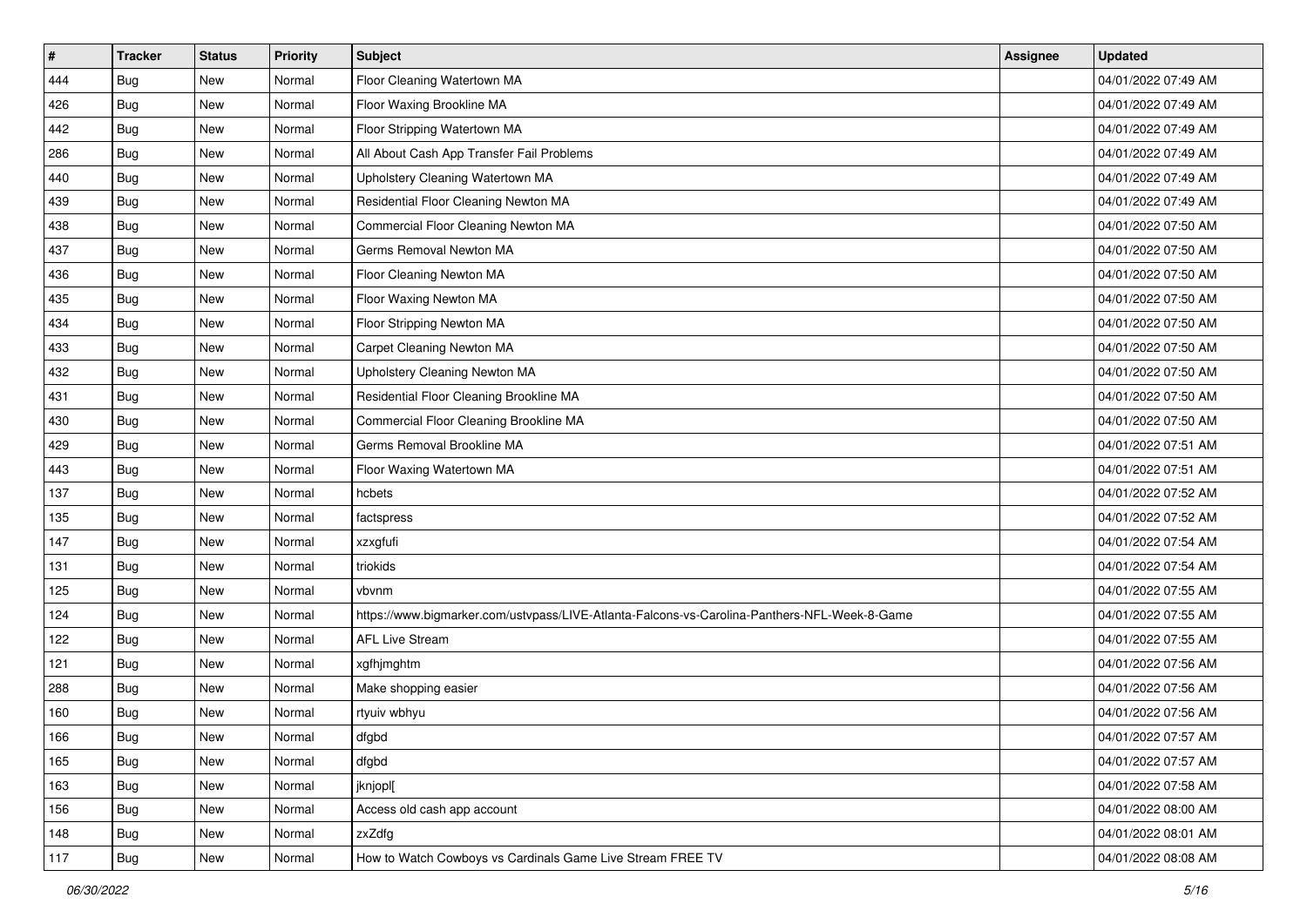| #   | <b>Tracker</b> | <b>Status</b> | <b>Priority</b> | Subject                                                                          | <b>Assignee</b> | <b>Updated</b>      |
|-----|----------------|---------------|-----------------|----------------------------------------------------------------------------------|-----------------|---------------------|
| 256 | <b>Bug</b>     | New           | Normal          | <b>Fake Travis Scott Shoes</b>                                                   |                 | 04/01/2022 08:12 AM |
| 238 | Bug            | New           | Low             | HP Printer Assistant Software   Download & Install HP Assistant                  |                 | 04/01/2022 08:16 AM |
| 236 | Bug            | New           | Normal          | HP Printer Assistant Software   Download & Install HP Assistant                  |                 | 04/01/2022 08:16 AM |
| 273 | <b>Bug</b>     | New           | High            | assignment help online                                                           |                 | 04/01/2022 08:17 AM |
| 283 | Bug            | New           | Normal          | Cash App To PayPal Transfer Money - Check Out The Steps Here                     |                 | 04/01/2022 08:17 AM |
| 268 | <b>Bug</b>     | New           | Normal          | Fashioni                                                                         |                 | 04/01/2022 08:20 AM |
| 199 | <b>Bug</b>     | New           | Normal          | SBL CLEARSTONE DROPS (30ML)                                                      |                 | 04/01/2022 08:23 AM |
| 195 | <b>Bug</b>     | New           | Normal          | homoeobazaar                                                                     |                 | 04/01/2022 08:23 AM |
| 187 | Bug            | New           | Normal          | High Quality Replic 350 V2 Carbon                                                |                 | 04/01/2022 08:40 AM |
| 179 | Bug            | New           | Normal          | body wave                                                                        |                 | 04/01/2022 08:41 AM |
| 287 | Bug            | New           | Normal          | Make shopping easier                                                             |                 | 04/01/2022 08:41 AM |
| 221 | <b>Bug</b>     | New           | Normal          | The Best APk                                                                     |                 | 04/01/2022 08:49 AM |
| 213 | Bug            | New           | Normal          | fix HP Notebook Missing Operating System Error Message                           |                 | 04/01/2022 08:53 AM |
| 208 | <b>Bug</b>     | New           | Normal          | Why Cash app won't let me send money if scammed?                                 |                 | 04/01/2022 08:54 AM |
| 834 | <b>Bug</b>     | New           | Normal          | Grasp the secret to relieve stress and fatigue                                   |                 | 04/01/2022 08:57 AM |
| 844 | <b>Bug</b>     | New           | Normal          | To know Chime Routing Number call on the helpline number                         |                 | 04/01/2022 08:58 AM |
| 843 | <b>Bug</b>     | New           | Normal          | Canon IJ Network Tool                                                            |                 | 04/01/2022 08:58 AM |
| 842 | Bug            | New           | Normal          | Join the fun game                                                                |                 | 04/01/2022 08:58 AM |
| 841 | <b>Bug</b>     | New           | Normal          | How do I activate FOX NOW?                                                       |                 | 04/01/2022 08:58 AM |
| 840 | Bug            | New           | Normal          | Is Tubi really free and legal?                                                   |                 | 04/01/2022 08:58 AM |
| 839 | <b>Bug</b>     | New           | Normal          | How do I activate FOX NOW?                                                       |                 | 04/01/2022 08:58 AM |
| 838 | Bug            | New           | Normal          | Celebrity Hunter Mod apk - Como instalá-lo                                       |                 | 04/01/2022 08:58 AM |
| 835 | Bug            | New           | Normal          | Build your strong army with Taming io                                            |                 | 04/01/2022 08:59 AM |
| 833 | <b>Bug</b>     | New           | Normal          | Does Direct Deposit Hit Chime- seek Chime Customer Service                       |                 | 04/01/2022 08:59 AM |
| 832 | <b>Bug</b>     | New           | Normal          | Choque Royale Mod Apk                                                            |                 | 04/01/2022 08:59 AM |
| 827 | Bug            | New           | Normal          | Come To Know The Required Steps To Unlock Cash App Account                       |                 | 04/01/2022 08:59 AM |
| 836 | <b>Bug</b>     | New           | Normal          | What Is The Required Amount To Pay As Cash App Clearance Fee?                    |                 | 04/01/2022 09:00 AM |
| 757 | Bug            | New           | Normal          | Why Is Issue of Car Maintenance so Famous for the Consumers?                     |                 | 04/01/2022 09:01 AM |
| 791 | Bug            | New           | Normal          | Samsnung TV Plus is not working                                                  |                 | 04/01/2022 09:03 AM |
| 790 | <b>Bug</b>     | New           | Normal          | My app                                                                           |                 | 04/01/2022 09:03 AM |
| 849 | Bug            | New           | Normal          | FutEmax App Apk - Watch Soccer, Fantasy Football, And More On Your Mobile Device |                 | 04/01/2022 09:04 AM |
| 862 | <b>Bug</b>     | New           | Normal          | none                                                                             |                 | 04/01/2022 09:11 AM |
| 872 | <b>Bug</b>     | New           | Normal          | Poppy Playtime Horror Game Free                                                  |                 | 04/01/2022 09:11 AM |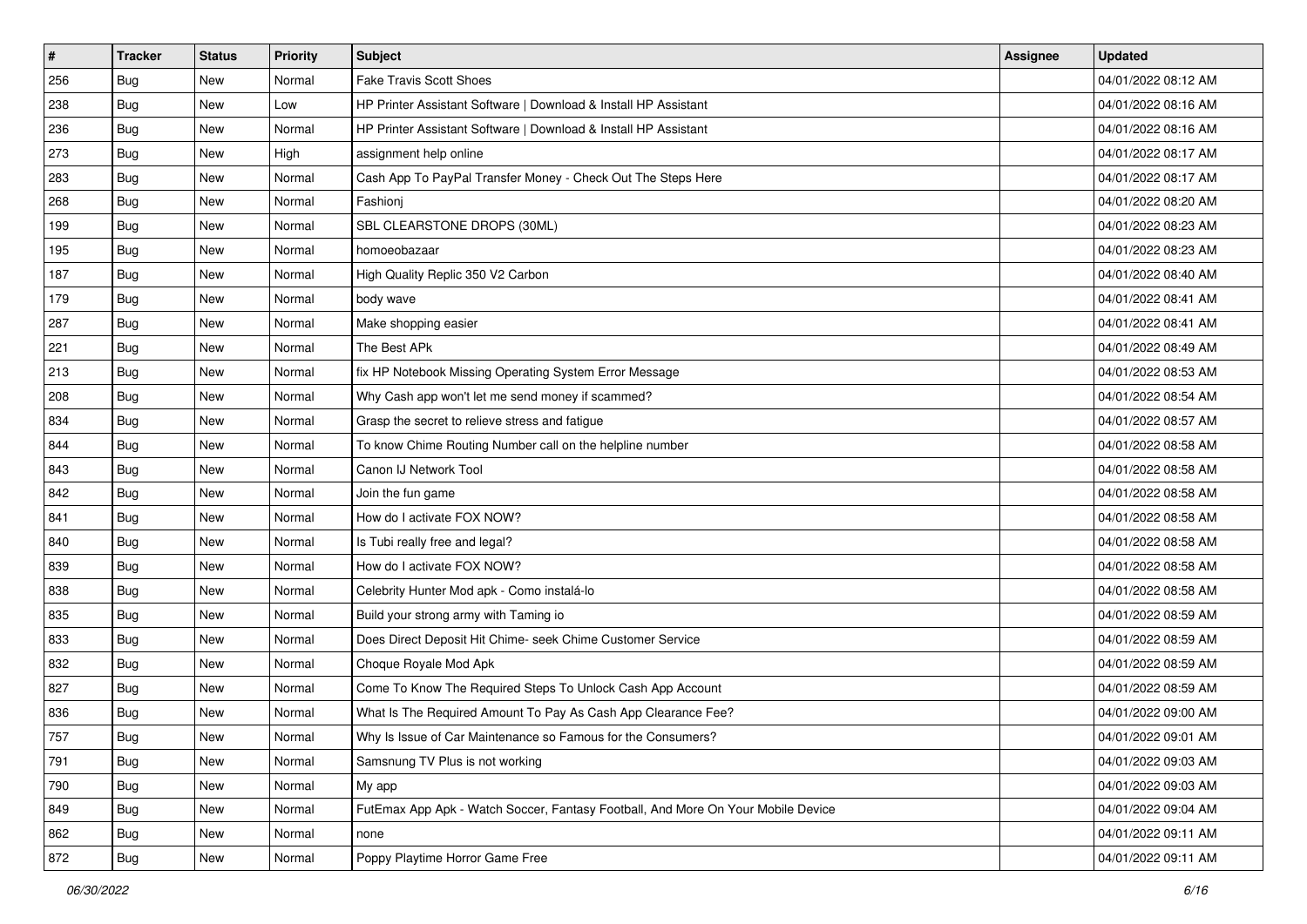| $\sharp$ | <b>Tracker</b> | <b>Status</b> | <b>Priority</b> | <b>Subject</b>                                                              | Assignee | <b>Updated</b>      |
|----------|----------------|---------------|-----------------|-----------------------------------------------------------------------------|----------|---------------------|
| 870      | <b>Bug</b>     | New           | Normal          | Mahjong Solitaire                                                           |          | 04/01/2022 09:12 AM |
| 876      | <b>Bug</b>     | <b>New</b>    | Normal          | Download Full-Size Profile Pictures of Your Favorite Users With InstaDP     |          | 04/01/2022 09:12 AM |
| 863      | Bug            | New           | Normal          | Canon IJ Network Tool                                                       |          | 04/01/2022 09:12 AM |
| 859      | <b>Bug</b>     | New           | Normal          | Canon IJ Network Tool                                                       |          | 04/01/2022 09:13 AM |
| 857      | Bug            | <b>New</b>    | Normal          | Welcome to the world of classic retro games                                 |          | 04/01/2022 09:13 AM |
| 856      | <b>Bug</b>     | New           | Normal          | Online Classes Assistance Help For Student                                  |          | 04/01/2022 09:13 AM |
| 855      | Bug            | New           | Normal          | Online Classes Assistance Help For Student                                  |          | 04/01/2022 09:13 AM |
| 853      | <b>Bug</b>     | New           | Normal          | what is dr laser                                                            |          | 04/01/2022 09:13 AM |
| 852      | <b>Bug</b>     | New           | Normal          | How to cancel your French Bee flight within 24 hours?                       |          | 04/01/2022 09:13 AM |
| 851      | Bug            | <b>New</b>    | Normal          | Laden Sie den kostenlosen MP3-Klingelton für Ihr Mobiltelefon herunter      |          | 04/01/2022 09:14 AM |
| 850      | Bug            | New           | Normal          | Puppy Playtime APK Android                                                  |          | 04/01/2022 09:14 AM |
| 864      | <b>Bug</b>     | New           | Normal          | Canon IJ Network Tool                                                       |          | 04/01/2022 09:14 AM |
| 889      | Bug            | New           | Normal          | What is Plex and how it's work?                                             |          | 04/01/2022 09:14 AM |
| 892      | <b>Bug</b>     | New           | Normal          | Good game                                                                   |          | 04/01/2022 09:15 AM |
| 875      | <b>Bug</b>     | <b>New</b>    | Normal          | Red ball game                                                               |          | 04/01/2022 09:15 AM |
| 887      | Bug            | New           | Normal          | What is Plex and how it's work?                                             |          | 04/01/2022 09:16 AM |
| 884      | <b>Bug</b>     | <b>New</b>    | Normal          | Why do Subway Surfers popular                                               |          | 04/01/2022 09:16 AM |
| 883      | Bug            | <b>New</b>    | Normal          | Langweilen Sie sich jemals bei der gleichen alten Schriftart auf Instagram? |          | 04/01/2022 09:16 AM |
| 882      | <b>Bug</b>     | New           | Normal          | How to change bank account on cash app?                                     |          | 04/01/2022 09:16 AM |
| 880      | Bug            | New           | Normal          | Why do Subway Surfers popular                                               |          | 04/01/2022 09:16 AM |
| 891      | Bug            | New           | Normal          | The most interesting game today, have you tried it?                         |          | 04/01/2022 09:17 AM |
| 539      | <b>Bug</b>     | <b>New</b>    | Normal          | Do you want to know how to activate cash card through phone number?         |          | 04/01/2022 09:25 AM |
| 566      | Bug            | <b>New</b>    | Normal          | Kinemaster Pro Download - los App Review                                    |          | 04/01/2022 09:27 AM |
| 560      | Bug            | New           | Normal          | Whatsapp Aero - Make Your Phone Auto Connect                                |          | 04/01/2022 09:28 AM |
| 625      | Bug            | New           | Normal          | The best free online driving directions tool                                |          | 04/01/2022 09:28 AM |
| 700      | Bug            | <b>New</b>    | Normal          | Cómo descargar Poppy Playtime                                               |          | 04/01/2022 09:30 AM |
| 691      | <b>Bug</b>     | New           | Normal          | tea garden dublin                                                           |          | 04/01/2022 09:31 AM |
| 679      | i Bug          | New           | Normal          | Word Finder helps you to play word games better                             |          | 04/01/2022 09:34 AM |
| 633      | Bug            | New           | Normal          | How i can i solve my issue                                                  |          | 04/01/2022 09:38 AM |
| 676      | <b>Bug</b>     | New           | Normal          | Does Facebook customer service live chat allow to speak with someone?       |          | 04/01/2022 09:39 AM |
| 660      | <b>Bug</b>     | New           | Normal          | Anchovies Nutrition Facts And Health Benefits                               |          | 04/01/2022 09:40 AM |
| 898      | <b>Bug</b>     | New           | Normal          | Shadow Fight 2 Mod APK                                                      |          | 04/02/2022 09:17 AM |
| 252      | <b>Bug</b>     | New           | Normal          | Samsung U600 - Is Essential Business And Personal Phone                     |          | 04/04/2022 04:45 AM |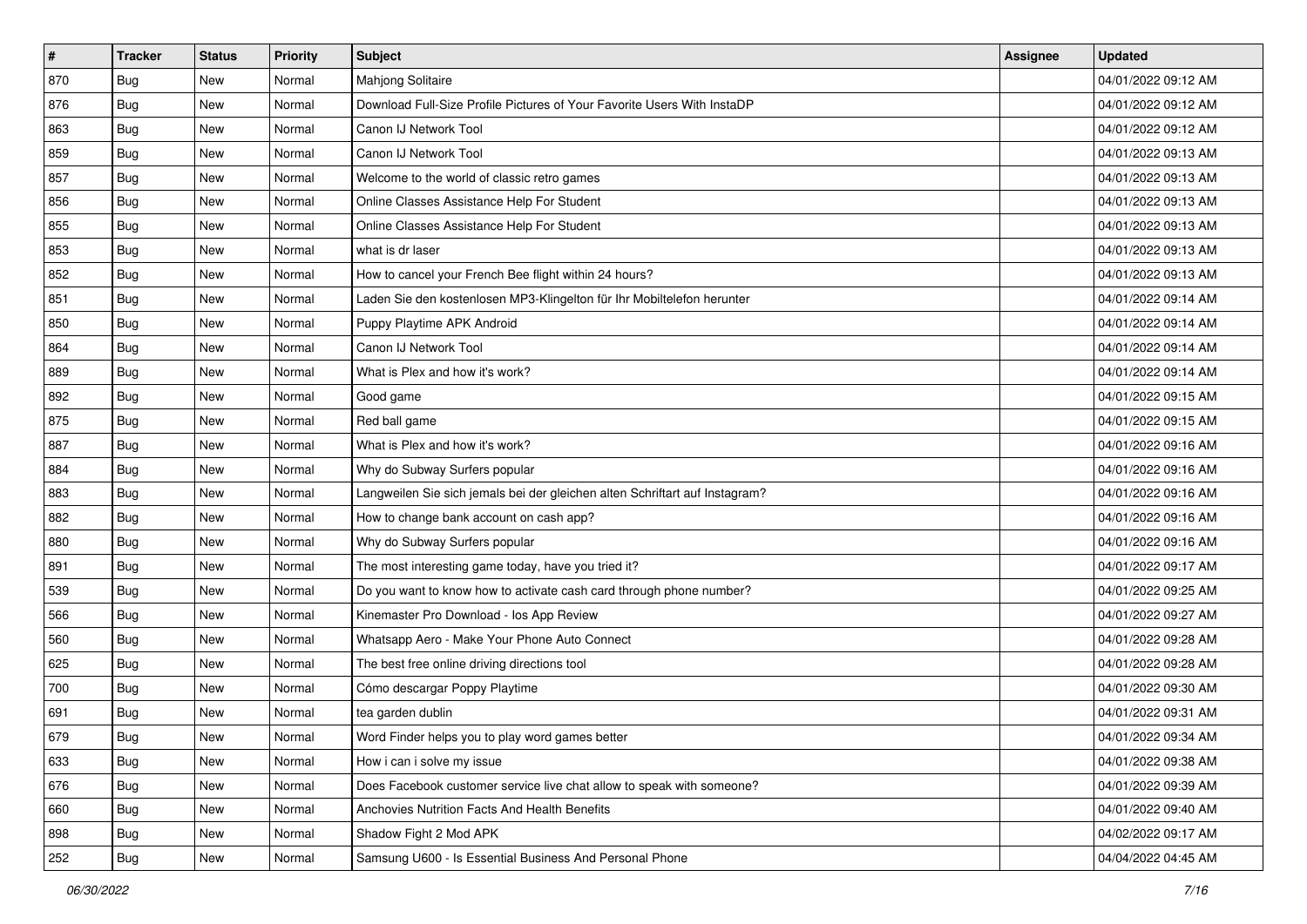| $\vert$ # | <b>Tracker</b> | <b>Status</b> | <b>Priority</b> | <b>Subject</b>                                                                   | Assignee | <b>Updated</b>      |
|-----------|----------------|---------------|-----------------|----------------------------------------------------------------------------------|----------|---------------------|
| 906       | <b>Bug</b>     | New           | Normal          | How To Change Cash App From Business To Personal Account For Any Reasons?        |          | 04/04/2022 09:57 AM |
| 907       | Bug            | New           | Normal          | Canon IJ Network Tool                                                            |          | 04/04/2022 10:43 AM |
| 908       | Bug            | New           | Normal          | Toca Life World APK                                                              |          | 04/06/2022 03:18 AM |
| 909       | Bug            | New           | Normal          | Toca Life World APK                                                              |          | 04/06/2022 04:52 AM |
| 910       | Bug            | <b>New</b>    | Normal          | Each content looks unisize or not formated                                       |          | 04/06/2022 11:21 AM |
| 911       | Bug            | New           | Normal          | Aluminum Windows & Doors                                                         |          | 04/06/2022 08:10 PM |
| 913       | <b>Bug</b>     | <b>New</b>    | Normal          | Canon IJ Network Tool                                                            |          | 04/07/2022 06:21 AM |
| 914       | Bug            | <b>New</b>    | Normal          | Wordle: how to play fashion games for free?                                      |          | 04/07/2022 08:30 AM |
| 915       | Bug            | New           | Normal          | Finance dissertation writing                                                     |          | 04/07/2022 09:22 AM |
| 916       | <b>Bug</b>     | New           | Normal          | How long does it take to write a book?                                           |          | 04/07/2022 12:15 PM |
| 878       | <b>Bug</b>     | New           | Normal          | Wie ist instazoom hilfreich beim Herunterladen von Instagram-Profilbildern       |          | 04/08/2022 09:28 PM |
| 917       | <b>Bug</b>     | <b>New</b>    | Normal          | Random Person Sent Me Money on Cash App-find solution?                           |          | 04/09/2022 12:32 PM |
| 854       | Bug            | <b>New</b>    | Normal          | How To Resolve Password Problems Through Facebook Customer Service?              |          | 04/09/2022 06:11 PM |
| 920       | Bug            | New           | Normal          | Where I Can Get Essay Writing Services?                                          |          | 04/11/2022 08:35 AM |
| 921       | Bug            | New           | Normal          | Canon IJ Network Tool                                                            |          | 04/11/2022 09:00 AM |
| 923       | Bug            | New           | Normal          | frenchies for sale                                                               |          | 04/11/2022 02:35 PM |
| 924       | <b>Bug</b>     | <b>New</b>    | Normal          | buy tec 9                                                                        |          | 04/11/2022 02:54 PM |
| 929       | Bug            | <b>New</b>    | Normal          | Canon IJ Network Tool                                                            |          | 04/12/2022 08:32 AM |
| 930       | <b>Bug</b>     | New           | Normal          | The best free games online                                                       |          | 04/12/2022 09:05 AM |
| 928       | Bug            | New           | Normal          | How Does Sutton Bank Cash App Customer Service Help In Answering Your Questions? |          | 04/12/2022 11:36 AM |
| 942       | <b>Bug</b>     | New           | Normal          | Canon IJ Network Tool                                                            |          | 04/13/2022 08:45 AM |
| 943       | Bug            | New           | Normal          | ij.start canon                                                                   |          | 04/13/2022 08:52 AM |
| 945       | <b>Bug</b>     | New           | Normal          | TikTok 18 Mod Apk For Your Android                                               |          | 04/13/2022 09:32 AM |
| 873       | <b>Bug</b>     | New           | Normal          | Klingeltöne mp3                                                                  |          | 04/13/2022 11:03 AM |
| 869       | Bug            | New           | Normal          | Sonnerie Post Malone 2022                                                        |          | 04/13/2022 11:05 AM |
| 893       | Bug            | <b>New</b>    | Normal          | klingeltone                                                                      |          | 04/13/2022 11:06 AM |
| 947       | <b>Bug</b>     | New           | Normal          | is Disney Now and Disney Plus different?                                         |          | 04/14/2022 09:53 AM |
| 300       | <b>Bug</b>     | New           | Normal          | Wheels Powder Coating Services in Norcross GA                                    |          | 04/15/2022 01:45 PM |
| 957       | <b>Bug</b>     | New           | Normal          | From Where I Can Get Cheap Writing Services?                                     |          | 04/20/2022 05:06 AM |
| 972       | <b>Bug</b>     | New           | Normal          | How To Borrow Money From The Cash App? Get To Know About The Same                |          | 04/25/2022 07:30 AM |
| 991       | <b>Bug</b>     | New           | Normal          | <b>MDMA MOLLY</b>                                                                |          | 05/03/2022 12:03 AM |
| 975       | Bug            | New           | Normal          | Payback 2 Mod APK                                                                |          | 05/05/2022 10:56 AM |
| 982       | <b>Bug</b>     | New           | Normal          | Five sites that let you download free scenarios for your iPhone                  |          | 05/07/2022 09:34 PM |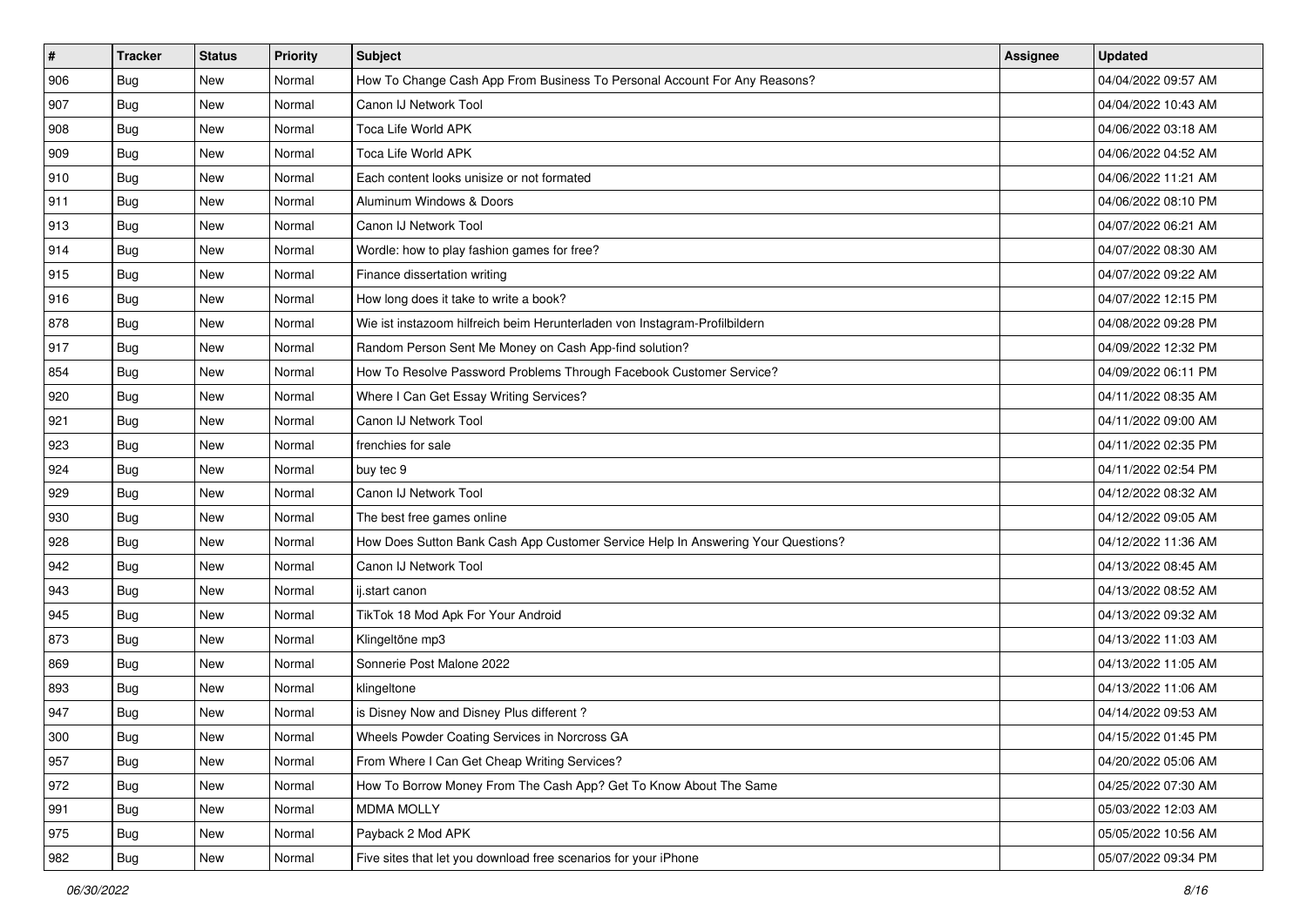| $\vert$ # | <b>Tracker</b> | <b>Status</b> | <b>Priority</b> | Subject                                                                    | <b>Assignee</b> | <b>Updated</b>      |
|-----------|----------------|---------------|-----------------|----------------------------------------------------------------------------|-----------------|---------------------|
| 192       | <b>Bug</b>     | New           | Normal          | The code Caffe                                                             |                 | 05/09/2022 10:16 AM |
| 1004      | Bug            | New           | Normal          | you get to pinch and drag a man with a very flexible face                  |                 | 05/10/2022 10:59 AM |
| 934       | Bug            | New           | Normal          | MovieBox Pro Apk - Watch Movies and TV Shows on Your Android Phone         |                 | 05/10/2022 11:01 AM |
| 1006      | <b>Bug</b>     | New           | Normal          | Cricut.com/setup                                                           |                 | 05/10/2022 01:22 PM |
| 1008      | Bug            | <b>New</b>    | Normal          | Who was the first black woman to anchor a newscast?                        |                 | 05/10/2022 03:13 PM |
| 1009      | <b>Bug</b>     | New           | Normal          | How to change routing number on Cash App?                                  |                 | 05/11/2022 07:13 AM |
| 1011      | Bug            | New           | Normal          | Summary of 10 best coloring apps on phones                                 |                 | 05/11/2022 10:58 AM |
| 1012      | Bug            | New           | Normal          | Cricut.com/setup                                                           |                 | 05/11/2022 11:30 AM |
| 1013      | <b>Bug</b>     | New           | Normal          | ij.start canon                                                             |                 | 05/11/2022 11:31 AM |
| 1014      | Bug            | New           | Normal          | how to get chime routing and account number ? chime routing number florida |                 | 05/11/2022 12:42 PM |
| 1015      | Bug            | New           | Normal          | Is it possible to send books for free?                                     |                 | 05/11/2022 04:05 PM |
| 1016      | Bug            | New           | Normal          | Klondike Solitaire                                                         |                 | 05/12/2022 09:03 AM |
| 1019      | Bug            | New           | Normal          | Cricut.com/setup                                                           |                 | 05/13/2022 11:13 AM |
| 1020      | <b>Bug</b>     | New           | Normal          | Cricut.com/setup                                                           |                 | 05/13/2022 11:14 AM |
| 1022      | Bug            | New           | Normal          | 123.hp.com/laserjet                                                        |                 | 05/13/2022 01:25 PM |
| 1005      | Bug            | New           | High            | Nursing Assignment Help in UK                                              |                 | 05/13/2022 05:33 PM |
| 1023      | <b>Bug</b>     | New           | Normal          | Questions That Are Typically Asked About Trap The Cat                      |                 | 05/14/2022 03:51 AM |
| 932       | Bug            | New           | Normal          | The best epic, long-playing PC games will consume days of your life.       |                 | 05/15/2022 07:44 PM |
| 1028      | <b>Bug</b>     | New           | Normal          | The Best Free Online Game to Play with Friends                             |                 | 05/16/2022 05:00 AM |
| 1029      | Bug            | New           | Normal          | 5 Reasons Why People Love Coloring Pages?                                  |                 | 05/16/2022 11:53 AM |
| 1030      | Bug            | New           | Normal          | <b>IAFT Traders Union</b>                                                  |                 | 05/16/2022 03:13 PM |
| 1031      | <b>Bug</b>     | New           | Normal          | <b>IAFT Traders Union</b>                                                  |                 | 05/16/2022 03:14 PM |
| 1032      | Bug            | <b>New</b>    | Normal          | How To Play The Wordle Game                                                |                 | 05/17/2022 10:37 AM |
| 1033      | Bug            | New           | Normal          | The best slope 2 online games to play right now                            |                 | 05/17/2022 10:55 AM |
| 1007      | <b>Bug</b>     | New           | Normal          | "ij.start canon                                                            |                 | 05/18/2022 10:40 AM |
| 865       | Bug            | New           | Normal          | Canon IJ Printer Utility                                                   |                 | 05/18/2022 07:24 PM |
| 1036      | <b>Bug</b>     | New           | Normal          | <b>VPS Material</b>                                                        |                 | 05/18/2022 09:34 PM |
| 905       | <b>Bug</b>     | New           | Normal          | MINI MILITIA MOD APK                                                       |                 | 05/19/2022 01:54 PM |
| 1040      | <b>Bug</b>     | New           | Normal          | thabet                                                                     |                 | 05/19/2022 08:05 PM |
| 1034      | Bug            | New           | Normal          | Download Teaching Feeling For Android                                      |                 | 05/20/2022 09:25 AM |
| 1045      | Bug            | New           | Normal          | Cricut.com/setup                                                           |                 | 05/24/2022 10:45 AM |
| 1046      | Bug            | New           | Normal          | 123.hp.com/laserjet                                                        |                 | 05/24/2022 10:46 AM |
| 1048      | <b>Bug</b>     | New           | Normal          | So zeigen Sie ein Instagram-Profilbild an und vergrößern es                |                 | 05/25/2022 06:56 AM |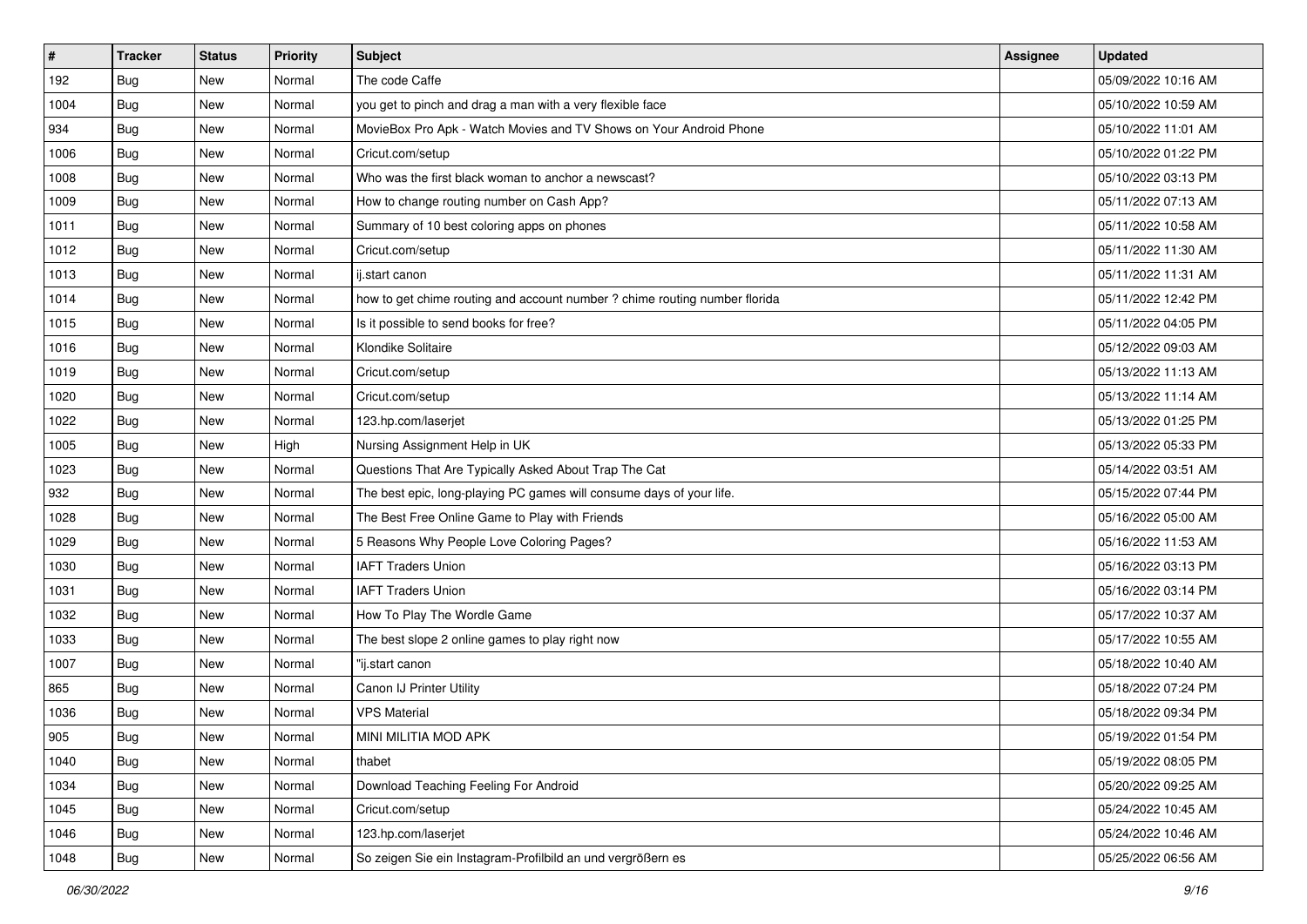| $\vert$ # | <b>Tracker</b> | <b>Status</b> | Priority | <b>Subject</b>                                                           | Assignee | <b>Updated</b>      |
|-----------|----------------|---------------|----------|--------------------------------------------------------------------------|----------|---------------------|
| 1043      | Bug            | New           | Normal   | What Is The Right Way To Troubleshoot Cash App Transfer Failed Problems? |          | 05/25/2022 01:16 PM |
| 1042      | <b>Bug</b>     | New           | Normal   | How to set up direct deposit on cash app?                                |          | 05/25/2022 01:17 PM |
| 1021      | Bug            | New           | Normal   | Cricut.com/setup                                                         |          | 05/26/2022 12:21 AM |
| 1052      | Bug            | New           | Normal   | Build Now GG is a new battle royale game.                                |          | 05/26/2022 04:24 AM |
| 1053      | Bug            | New           | Normal   | Game Geometry Dash                                                       |          | 05/26/2022 11:30 AM |
| 826       | Bug            | New           | Normal   | How to Dowload MXL TV Premium                                            |          | 05/26/2022 03:34 PM |
| 1044      | <b>Bug</b>     | New           | Normal   | Can I Disapprove If Random Person Sent Me Money On Cash App?             |          | 05/26/2022 03:51 PM |
| 1039      | Bug            | <b>New</b>    | Normal   | How to Get Tickmill Bonuses for Free                                     |          | 05/26/2022 05:43 PM |
| 1041      | Bug            | New           | Normal   | Count words in Word on the computer                                      |          | 05/27/2022 02:16 PM |
| 1058      | Bug            | New           | Normal   | Cricut.com/setup                                                         |          | 05/28/2022 08:28 AM |
| 1059      | Bug            | New           | Normal   | 123.hp.com/laserjet                                                      |          | 05/28/2022 08:29 AM |
| 1060      | <b>Bug</b>     | New           | Normal   | How to Use Panda Helper to Speed Up Your iOS                             |          | 05/28/2022 09:12 AM |
| 1061      | Bug            | <b>New</b>    | Normal   | Cricut.com/setup                                                         |          | 05/28/2022 12:24 PM |
| 1062      | Bug            | New           | Normal   | Cricut.com/setup                                                         |          | 05/28/2022 12:26 PM |
| 1063      | Bug            | New           | Normal   | 123.hp.com/laserjet                                                      |          | 05/28/2022 12:27 PM |
| 831       | Bug            | New           | Normal   | Build and shoot                                                          |          | 05/29/2022 04:47 PM |
| 1067      | Bug            | New           | Normal   | Cricut.com/setup                                                         |          | 05/31/2022 12:19 PM |
| 1068      | Bug            | New           | Normal   | 123.hp.com/laserjet                                                      |          | 05/31/2022 12:22 PM |
| 454       | <b>Bug</b>     | New           | Normal   | Commercial Floor Cleaning Quincy MA                                      |          | 06/02/2022 05:59 PM |
| 441       | Bug            | New           | Normal   | Carpet Cleaning Watertown MA                                             |          | 06/02/2022 06:00 PM |
| 223       | <b>Bug</b>     | New           | Normal   | WhatsApp Plus: Download, Update and Themes                               |          | 06/03/2022 08:07 PM |
| 1002      | Bug            | New           | Normal   | <b>Chemistry Assignment Help</b>                                         |          | 06/04/2022 09:58 AM |
| 1065      | <b>Bug</b>     | New           | Normal   | The top foreign language training game in 2022                           |          | 06/07/2022 04:05 AM |
| 1057      | <b>Bug</b>     | New           | Normal   | <b>CCPlay Education Edition APK</b>                                      |          | 06/07/2022 04:07 AM |
| 1073      | <b>Bug</b>     | New           | Normal   | Cricut Design Space                                                      |          | 06/07/2022 09:34 PM |
| 912       | Bug            | New           | Normal   | Cuphead Mobile Game Review                                               |          | 06/09/2022 10:14 AM |
| 1084      | <b>Bug</b>     | New           | Normal   | <b>Trippie Redd</b>                                                      |          | 06/11/2022 09:05 AM |
| 1083      | Bug            | New           | Normal   | coin base review                                                         |          | 06/11/2022 09:13 AM |
| 1076      | Bug            | New           | Normal   | DedicatedHosting4u                                                       |          | 06/11/2022 09:15 AM |
| 1090      | Bug            | New           | Normal   | Pay Someone To Do My Assignment                                          |          | 06/11/2022 03:15 PM |
| 1051      | Bug            | New           | Normal   | Dental Supplies USA                                                      |          | 06/11/2022 09:20 PM |
| 692       | Bug            | New           | Normal   | Esports 888b                                                             |          | 06/12/2022 10:04 AM |
| 191       | Bug            | New           | Normal   | <b>B2B Branding</b>                                                      |          | 06/13/2022 12:50 AM |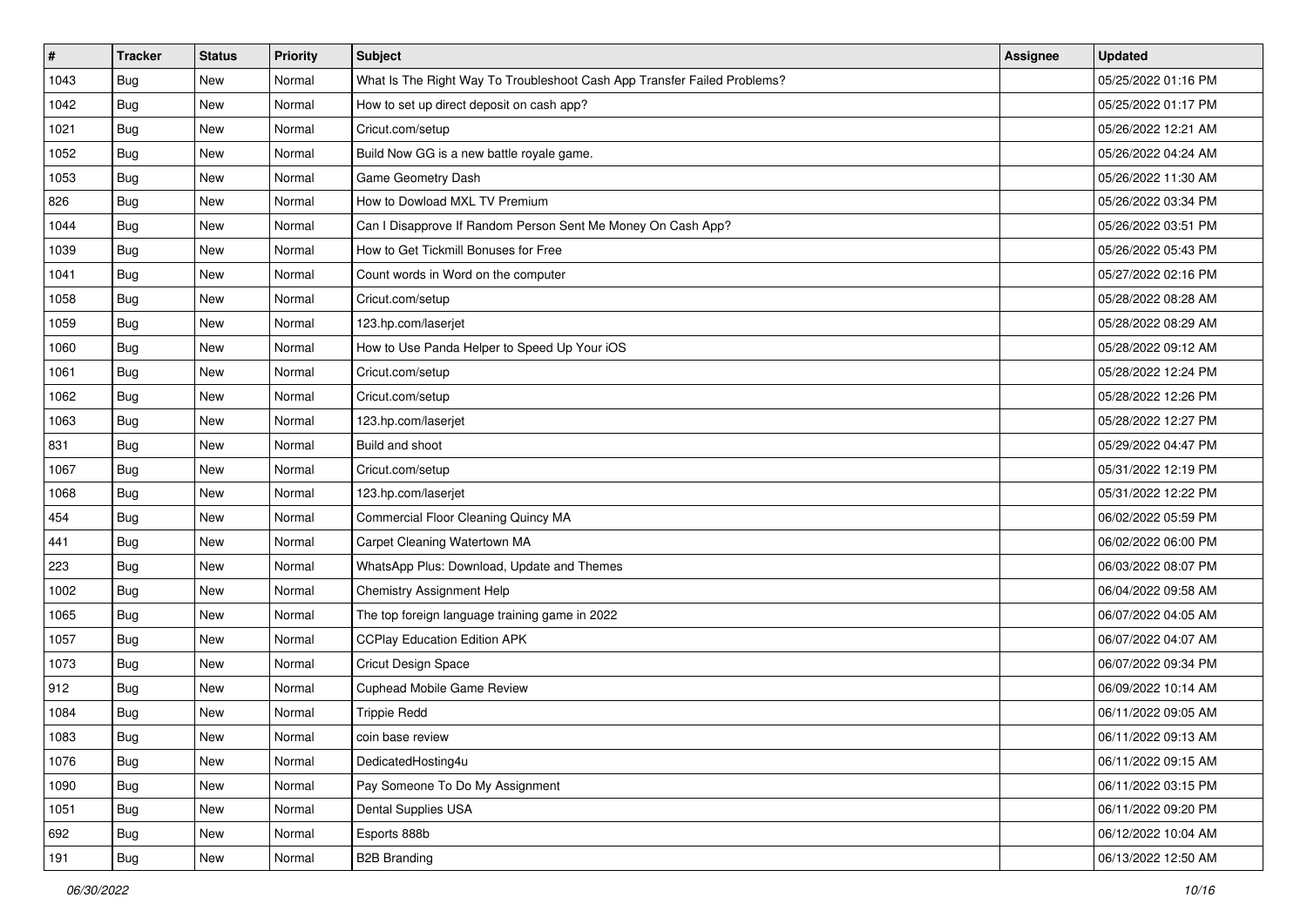| $\vert$ # | <b>Tracker</b> | <b>Status</b> | <b>Priority</b> | Subject                                                                             | <b>Assignee</b> | <b>Updated</b>      |
|-----------|----------------|---------------|-----------------|-------------------------------------------------------------------------------------|-----------------|---------------------|
| 1091      | <b>Bug</b>     | New           | Normal          | Find family fun indoors and outdoors in the Jungfrau Region                         |                 | 06/14/2022 09:33 AM |
| 1094      | Bug            | New           | Normal          | What time does direct deposit hit Cash App?                                         |                 | 06/14/2022 03:27 PM |
| 925       | Bug            | New           | Normal          | tavor 7                                                                             |                 | 06/15/2022 03:45 AM |
| 1089      | <b>Bug</b>     | New           | Normal          | Pay Someone To Do My Assignment                                                     |                 | 06/15/2022 04:44 AM |
| 1079      | <b>Bug</b>     | <b>New</b>    | Normal          | How to get cheap psychology assignment?                                             |                 | 06/15/2022 06:00 AM |
| 1082      | <b>Bug</b>     | New           | Normal          | Reset chime bank password without phone number                                      |                 | 06/15/2022 11:56 AM |
| 1080      | Bug            | New           | Normal          | How to use Math Wallet   Nexo wallet   CoinTiger Exchange                           |                 | 06/15/2022 11:56 AM |
| 1078      | Bug            | New           | Normal          | What Bank Is Cash App On Plaid? Find Clarity And Assistance                         |                 | 06/15/2022 11:56 AM |
| 949       | Bug            | New           | Normal          | <b>Educational Games</b>                                                            |                 | 06/15/2022 09:11 PM |
| 918       | Bug            | New           | Normal          | Antivirus for IOS                                                                   |                 | 06/16/2022 10:36 PM |
| 339       | <b>Bug</b>     | New           | Normal          | Upholstery Cleaning Services in Norfolk VA                                          |                 | 06/17/2022 04:36 AM |
| 176       | Bug            | New           | Normal          | instant loan without documents                                                      |                 | 06/18/2022 01:43 PM |
| 895       | Bug            | New           | Normal          | Cash App Scams                                                                      |                 | 06/18/2022 02:36 PM |
| 1092      | Bug            | New           | Normal          | Ellison Estate Vineyard                                                             |                 | 06/20/2022 12:03 PM |
| 1113      | Bug            | New           | Normal          | Press the button to control your car                                                |                 | 06/20/2022 12:09 PM |
| 1071      | Bug            | New           | Normal          | Cinema HD Review - Cinemahdv2.net                                                   |                 | 06/21/2022 06:54 PM |
| 1072      | <b>Bug</b>     | New           | Normal          | ij.start canon                                                                      |                 | 06/21/2022 06:56 PM |
| 786       | Bug            | New           | Normal          | Best Assignment Help in Australia & UK                                              |                 | 06/21/2022 09:28 PM |
| 1121      | <b>Bug</b>     | New           | Normal          | LustreC do not run                                                                  |                 | 06/22/2022 08:43 AM |
| 926       | Bug            | New           | Normal          | tavor 7                                                                             |                 | 06/22/2022 05:08 PM |
| 562       | Bug            | New           | Normal          | Learn Basic Mahjong Rules                                                           |                 | 06/23/2022 12:48 AM |
| 313       | <b>Bug</b>     | New           | Normal          | Water Extraction Services in Virginia Beach VA                                      |                 | 06/23/2022 02:14 AM |
| 1122      | Bug            | <b>New</b>    | Normal          | Count the number of words on the Microsoft Word application in the phone            |                 | 06/23/2022 04:19 AM |
| 933       | <b>Bug</b>     | New           | Normal          | How Can I Watch Movies on My Mobile Phone                                           |                 | 06/24/2022 12:55 AM |
| 1123      | <b>Bug</b>     | New           | Normal          | Where To Watch FIFA World Cup 2022                                                  |                 | 06/24/2022 03:51 AM |
| 688       | Bug            | New           | Normal          | How to use twitch.tv/activate?                                                      |                 | 06/24/2022 04:16 AM |
| 1124      | <b>Bug</b>     | New           | Normal          | Cookie clicker unblocked                                                            |                 | 06/24/2022 05:14 AM |
| 736       | <b>Bug</b>     | New           | Normal          | I Want to Edit in My Website (transfer-factor.net) Unfortunately, Unable to Edit It |                 | 06/24/2022 07:32 AM |
| 1125      | <b>Bug</b>     | New           | Normal          | What is Wordscapes?                                                                 |                 | 06/24/2022 09:05 AM |
| 344       | Bug            | New           | Normal          | Odor Removal Services in Chesapeake VA                                              |                 | 06/25/2022 12:42 AM |
| 1126      | Bug            | New           | Normal          | 1PLSD                                                                               |                 | 06/25/2022 09:36 AM |
| 641       | <b>Bug</b>     | New           | Normal          | Get Best Economics Dissertation Writing Service                                     |                 | 06/25/2022 10:04 AM |
| 765       | <b>Bug</b>     | New           | Normal          | Follow proper initiatives to check my cash app                                      |                 | 06/25/2022 10:08 AM |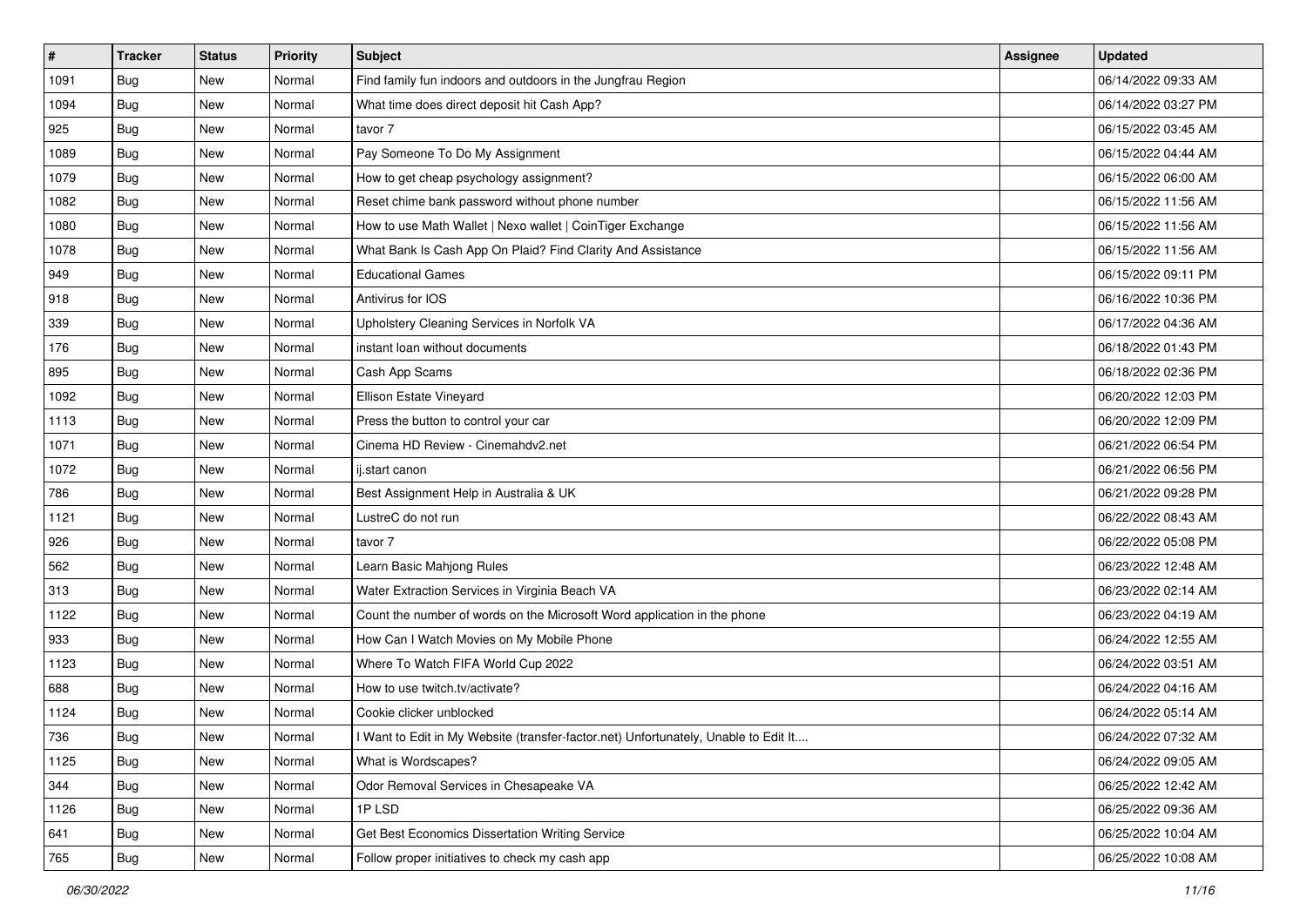| $\sharp$ | <b>Tracker</b> | <b>Status</b> | <b>Priority</b> | <b>Subject</b>                                                            | Assignee | <b>Updated</b>      |
|----------|----------------|---------------|-----------------|---------------------------------------------------------------------------|----------|---------------------|
| 636      | Bug            | New           | Normal          | What is the most popular furniture color?                                 |          | 06/25/2022 04:57 PM |
| 1027     | <b>Bug</b>     | <b>New</b>    | Normal          | Word hurdle: Viral and Fun Online Game                                    |          | 06/25/2022 06:13 PM |
| 1026     | Bug            | New           | Normal          | New Puzzle Game for All Age - Dordle                                      |          | 06/25/2022 06:17 PM |
| 1025     | <b>Bug</b>     | New           | Normal          | how to change the logo in wordpress                                       |          | 06/25/2022 06:20 PM |
| 1024     | Bug            | <b>New</b>    | Normal          | How to choose the right broker                                            |          | 06/25/2022 06:23 PM |
| 731      | <b>Bug</b>     | <b>New</b>    | Normal          | Avail Of Cash App Customer Service If Unable To Down Cash App Mobile App? |          | 06/25/2022 08:36 PM |
| 979      | Bug            | <b>New</b>    | Normal          | Free Gas Cards for the Unemployed                                         |          | 06/25/2022 09:02 PM |
| 1103     | <b>Bug</b>     | New           | Normal          | Idle game fix bug                                                         |          | 06/25/2022 09:08 PM |
| 710      | <b>Bug</b>     | New           | Normal          | Take Necessary Assistance If You Are Unable Activate Cash App Card        |          | 06/25/2022 09:26 PM |
| 1106     | Bug            | <b>New</b>    | Normal          | How Do I Get Cash App ++ Without Confronting Any Technical Glitches?      |          | 06/25/2022 09:53 PM |
| 956      | <b>Bug</b>     | New           | Normal          | FNF Free Mods Online                                                      |          | 06/25/2022 09:59 PM |
| 742      | <b>Bug</b>     | New           | Normal          | How Long Does Cash App Support Take To Respond For A Better Support?      |          | 06/25/2022 11:00 PM |
| 227      | <b>Bug</b>     | New           | Normal          | Cash App Help & Solutions - Here You Will Get Better Assistance           |          | 06/25/2022 11:21 PM |
| 954      | Bug            | New           | Normal          | AZ Screen Recorder Mod                                                    |          | 06/25/2022 11:24 PM |
| 630      | <b>Bug</b>     | <b>New</b>    | Normal          | How Can I Load Cash App Card at Walmart straight away?                    |          | 06/26/2022 12:04 AM |
| 259      | Bug            | New           | Normal          | call center services                                                      |          | 06/26/2022 01:30 AM |
| 741      | <b>Bug</b>     | New           | Normal          | <b>Blockchain Technology Solutions</b>                                    |          | 06/26/2022 02:19 AM |
| 935      | <b>Bug</b>     | <b>New</b>    | Normal          | MovieBox Pro Apk - Watch Movies and TV Shows on Your Android Phone        |          | 06/26/2022 04:11 AM |
| 310      | <b>Bug</b>     | New           | Normal          | Mattress Cleaning Services in Virginia Beach VA                           |          | 06/26/2022 04:33 AM |
| 950      | <b>Bug</b>     | <b>New</b>    | Normal          | ij.start canon                                                            |          | 06/26/2022 04:35 AM |
| 946      | <b>Bug</b>     | New           | Normal          | What is Plex and Is Plex Legal?                                           |          | 06/26/2022 05:23 AM |
| 198      | <b>Bug</b>     | <b>New</b>    | Normal          | DR. RECKEWEG R42 (HAEMOVENIN) (22ML)                                      |          | 06/26/2022 05:31 AM |
| 990      | Bug            | <b>New</b>    | Normal          | Mushrooms                                                                 |          | 06/26/2022 05:41 AM |
| 977      | <b>Bug</b>     | New           | Normal          | Fans of the Old Country will like this book.                              |          | 06/26/2022 05:54 AM |
| 728      | Bug            | New           | Normal          | Will Cash App refund money if scammed? Hitches With Optimum Ease          |          | 06/26/2022 06:15 AM |
| 638      | <b>Bug</b>     | New           | Normal          | Run 3 game                                                                |          | 06/26/2022 06:31 AM |
| 964      | <b>Bug</b>     | New           | Normal          | Can I Fix Cash App Transfer Failed Issues By Adding Sufficient Funds?     |          | 06/26/2022 07:21 AM |
| 517      | <b>Bug</b>     | New           | Normal          | Proficient tips to take help of cash app support professionals:           |          | 06/26/2022 07:34 AM |
| 1102     | <b>Bug</b>     | New           | Normal          | Charlottesville Travel Guide?                                             |          | 06/26/2022 07:44 AM |
| 874      | <b>Bug</b>     | New           | Normal          | Cómo descargar Minecraft Apk                                              |          | 06/26/2022 08:01 AM |
| 747      | <b>Bug</b>     | New           | Normal          | How to Install Tyflex Plus on Your Android Device                         |          | 06/26/2022 08:16 AM |
| 984      | <b>Bug</b>     | New           | Normal          | How to disable, permanently delete Twitter account on phone, PC           |          | 06/26/2022 08:28 AM |
| 958      | <b>Bug</b>     | New           | Normal          | Avail Cash app support service to know Sutton bank cash app number        |          | 06/26/2022 08:46 AM |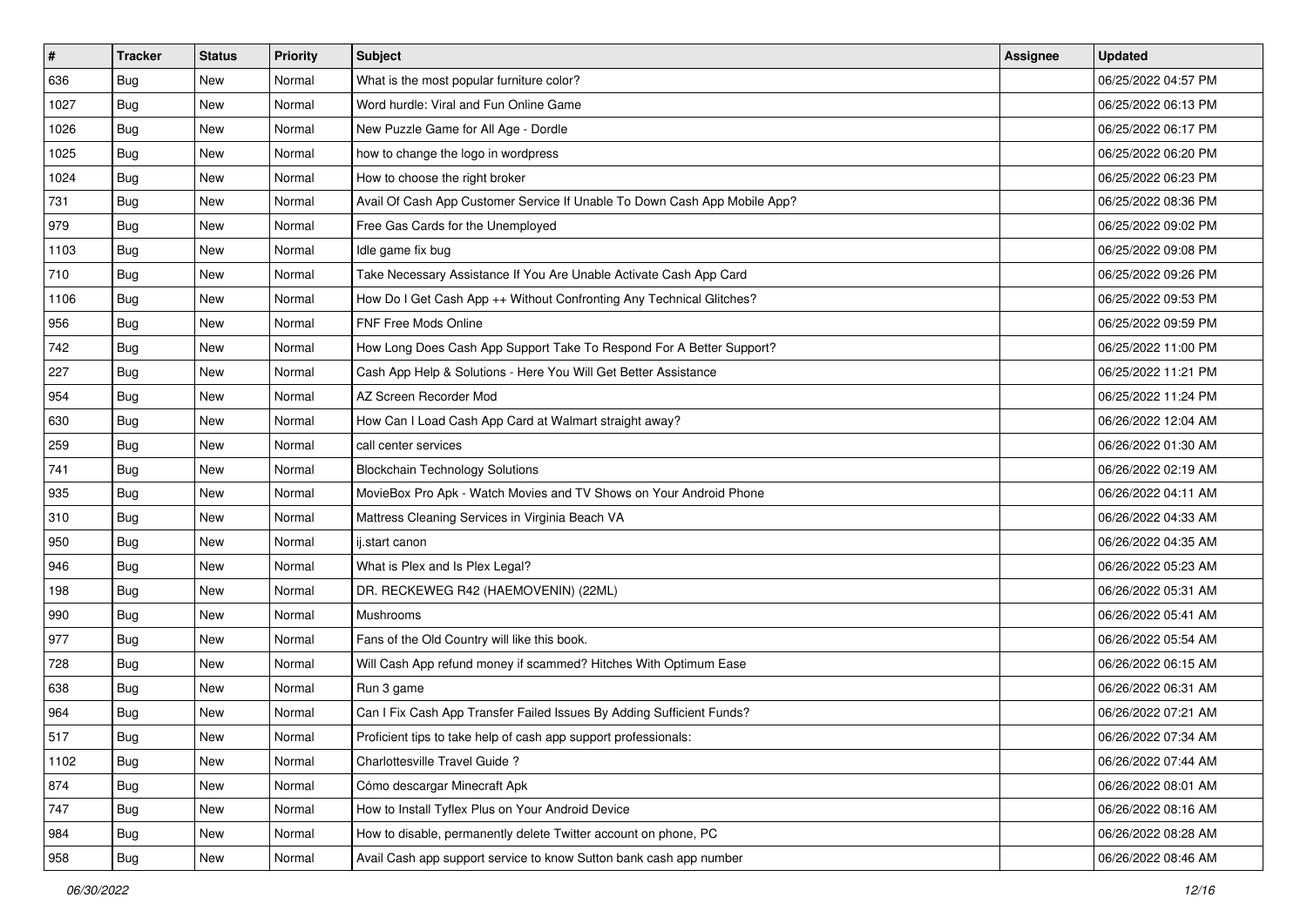| $\vert$ # | <b>Tracker</b> | <b>Status</b> | <b>Priority</b> | <b>Subject</b>                                                                                                                                           | <b>Assignee</b> | <b>Updated</b>      |
|-----------|----------------|---------------|-----------------|----------------------------------------------------------------------------------------------------------------------------------------------------------|-----------------|---------------------|
| 706       | <b>Bug</b>     | New           | Normal          | How Can You Cancel A Cash App Payment Without Any Prior Information?                                                                                     |                 | 06/26/2022 09:13 AM |
| 1111      | Bug            | New           | Normal          | LOLBeans is a fun battle royale game where you race with other players while avoiding obstacles. Reach the end of<br>the course in competitive gameplay! |                 | 06/26/2022 09:17 AM |
| 989       | Bug            | <b>New</b>    | Normal          | Barewoods Wax Cigar                                                                                                                                      |                 | 06/26/2022 09:19 AM |
| 993       | Bug            | <b>New</b>    | Normal          | IO Games Free Online                                                                                                                                     |                 | 06/26/2022 09:41 AM |
| 952       | Bug            | New           | Normal          | Canon IJ Network Tool                                                                                                                                    |                 | 06/26/2022 10:35 AM |
| 547       | Bug            | New           | Normal          | Get rid of the issue of cash app down by calling experts.                                                                                                |                 | 06/26/2022 10:38 AM |
| 1120      | Bug            | <b>New</b>    | Normal          | Summary of 5 best coloring apps on phones                                                                                                                |                 | 06/26/2022 11:32 AM |
| 260       | Bug            | New           | Normal          | Web Design Services Near Me                                                                                                                              |                 | 06/26/2022 11:55 AM |
| 941       | Bug            | <b>New</b>    | Normal          | is Disney Now and Disney Plus different?                                                                                                                 |                 | 06/26/2022 12:10 PM |
| 749       | Bug            | New           | Normal          | The Best Bubble Shooter Game for Android                                                                                                                 |                 | 06/26/2022 12:12 PM |
| 144       | <b>Bug</b>     | New           | Normal          | curly bob lace front wigs                                                                                                                                |                 | 06/26/2022 01:44 PM |
| 768       | Bug            | <b>New</b>    | Normal          | Where can you buy best jackets online?                                                                                                                   |                 | 06/26/2022 01:50 PM |
| 754       | Bug            | New           | Normal          | Cómo descargar tonos gratis de teléfono celular                                                                                                          |                 | 06/26/2022 01:56 PM |
| 961       | Bug            | New           | Normal          | TeaTv is an Android                                                                                                                                      |                 | 06/26/2022 02:02 PM |
| 732       | Bug            | New           | Normal          | Get rectifications steps about why cash app transfer failed                                                                                              |                 | 06/26/2022 03:28 PM |
| 631       | <b>Bug</b>     | New           | Normal          | How Can I Load Cash App Card at Walmart straight away?                                                                                                   |                 | 06/26/2022 04:07 PM |
| 1097      | Bug            | <b>New</b>    | Normal          | Race and experience new life.                                                                                                                            |                 | 06/26/2022 04:22 PM |
| 750       | Bug            | New           | Normal          | Create a Report Template                                                                                                                                 |                 | 06/26/2022 04:27 PM |
| 940       | Bug            | New           | Normal          | What is Plex and Is Plex Legal?                                                                                                                          |                 | 06/26/2022 04:50 PM |
| 1098      | Bug            | <b>New</b>    | Normal          | Life of a Fisherman                                                                                                                                      |                 | 06/26/2022 05:16 PM |
| 974       | <b>Bug</b>     | <b>New</b>    | Normal          | Watch NCAA Football Live Streaming Free                                                                                                                  |                 | 06/26/2022 05:33 PM |
| 730       | Bug            | <b>New</b>    | Normal          | Canon IJ Network Tool                                                                                                                                    |                 | 06/26/2022 05:51 PM |
| 1096      | <b>Bug</b>     | New           | Normal          | Race and experience new life.                                                                                                                            |                 | 06/26/2022 06:07 PM |
| 825       | Bug            | New           | Normal          | Lucky Patcher Download                                                                                                                                   |                 | 06/26/2022 06:09 PM |
| 585       | Bug            | <b>New</b>    | Normal          | What is cash app help number?                                                                                                                            |                 | 06/26/2022 06:21 PM |
| 1108      | <b>Bug</b>     | New           | Normal          | Six Guns Mod Apk Answers Your Questions                                                                                                                  |                 | 06/26/2022 06:26 PM |
| 795       | <b>Bug</b>     | New           | Normal          | Drift Boss - Exciting Race                                                                                                                               |                 | 06/26/2022 06:32 PM |
| 752       | <b>Bug</b>     | New           | Normal          | Plagerism checker                                                                                                                                        |                 | 06/26/2022 06:33 PM |
| 1104      | Bug            | <b>New</b>    | Normal          | Idle game fix bug                                                                                                                                        |                 | 06/26/2022 06:52 PM |
| 970       | Bug            | New           | Normal          | The Amount Of Time Does Cash App Direct Deposit Time Take?                                                                                               |                 | 06/26/2022 07:32 PM |
| 302       | <b>Bug</b>     | New           | Normal          | Auto Electrical Repair Services in Norcross GA                                                                                                           |                 | 06/26/2022 07:49 PM |
| 962       | <b>Bug</b>     | New           | Normal          | Kostenlose Hörbücher                                                                                                                                     |                 | 06/26/2022 10:45 PM |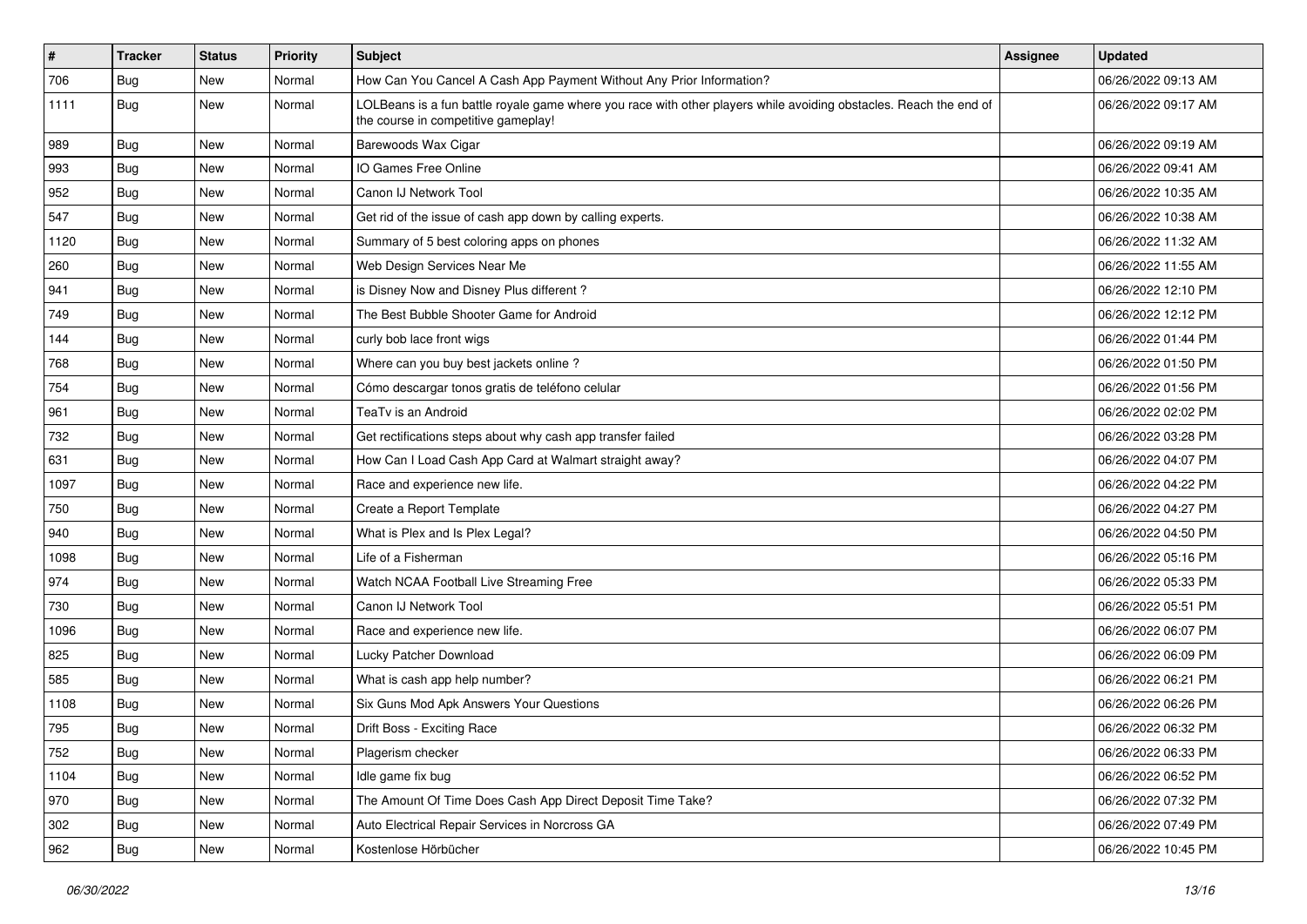| $\sharp$ | <b>Tracker</b> | <b>Status</b> | <b>Priority</b> | Subject                                                                                                                                                                                                                                        | Assignee | <b>Updated</b>      |
|----------|----------------|---------------|-----------------|------------------------------------------------------------------------------------------------------------------------------------------------------------------------------------------------------------------------------------------------|----------|---------------------|
| 748      | <b>Bug</b>     | New           | Normal          | Il y a quelques façons d'obtenir des sonneries gratuites pour votre iPhone                                                                                                                                                                     |          | 06/26/2022 11:24 PM |
| 992      | <b>Bug</b>     | <b>New</b>    | Normal          | So vergrößern Sie Ihr Instagram-Profilbild                                                                                                                                                                                                     |          | 06/26/2022 11:29 PM |
| 998      | Bug            | New           | Normal          | Is It Hard to Solve Wordle An                                                                                                                                                                                                                  |          | 06/27/2022 12:24 AM |
| 758      | <b>Bug</b>     | <b>New</b>    | Normal          | How Do I Study Consistently For Hours?                                                                                                                                                                                                         |          | 06/27/2022 12:49 AM |
| 154      | Bug            | <b>New</b>    | Normal          | fdgyyrut gyrtrw                                                                                                                                                                                                                                |          | 06/27/2022 01:21 AM |
| 1001     | Bug            | <b>New</b>    | Normal          | Venmo Keep Saying Error?                                                                                                                                                                                                                       |          | 06/27/2022 02:20 AM |
| 1112     | Bug            | New           | Normal          | What Cash App Policy Says If Random Person Sent Me Money On Cash App?                                                                                                                                                                          |          | 06/27/2022 02:39 AM |
| 468      | Bug            | New           | Normal          | Floor Cleaning Westchester MA                                                                                                                                                                                                                  |          | 06/27/2022 02:41 AM |
| 966      | <b>Bug</b>     | <b>New</b>    | Normal          | How to Download the Filmes                                                                                                                                                                                                                     |          | 06/27/2022 03:25 AM |
| 596      | Bug            | <b>New</b>    | Normal          | <b>Kids Games</b>                                                                                                                                                                                                                              |          | 06/27/2022 04:08 AM |
| 544      | Bug            | New           | Normal          | Hey! I had a very cool idea to order our general picture on canvas for my family as a gift. But couldn't find a good<br>one. Once my friend advised me this article in which I found what I was looking for and gave a cool gift to my family. |          | 06/27/2022 04:10 AM |
| 1127     | <b>Bug</b>     | <b>New</b>    | Normal          | Is there any support to find Google Feud answers?                                                                                                                                                                                              |          | 06/27/2022 04:27 AM |
| 978      | Bug            | New           | Normal          | Delamore Lodge is a place to stay.                                                                                                                                                                                                             |          | 06/27/2022 04:57 AM |
| 985      | <b>Bug</b>     | New           | Normal          | Find out the vitality of Facebook Phone Number:                                                                                                                                                                                                |          | 06/27/2022 05:39 AM |
| 807      | <b>Bug</b>     | New           | Normal          | 1v1Battle is a strategic action 'Build and shoot' game                                                                                                                                                                                         |          | 06/27/2022 06:52 AM |
| 317      | <b>Bug</b>     | <b>New</b>    | Normal          | Eco/Green Cleaning Services in Virginia Beach VA                                                                                                                                                                                               |          | 06/27/2022 07:03 AM |
| 996      | Bug            | <b>New</b>    | Normal          | Cricut.com/setup                                                                                                                                                                                                                               |          | 06/27/2022 07:12 AM |
| 158      | <b>Bug</b>     | <b>New</b>    | Normal          | dfghj zcvgh                                                                                                                                                                                                                                    |          | 06/27/2022 07:28 AM |
| 720      | Bug            | New           | Normal          | How does Cash App Phone Number provide a quick treatment?                                                                                                                                                                                      |          | 06/27/2022 08:02 AM |
| 653      | <b>Bug</b>     | <b>New</b>    | Normal          | Jujube (Jinjoles): Properties And Health Benefits                                                                                                                                                                                              |          | 06/27/2022 08:47 AM |
| 959      | <b>Bug</b>     | New           | Normal          | Get connected with cash app team-How to get money off cash app at walmart without card                                                                                                                                                         |          | 06/27/2022 08:52 AM |
| 113      | Bug            | <b>New</b>    | Normal          | ufc 254 live                                                                                                                                                                                                                                   |          | 06/27/2022 08:54 AM |
| 988      | <b>Bug</b>     | New           | Normal          | <b>Medicinal Mushrooms</b>                                                                                                                                                                                                                     |          | 06/27/2022 09:33 AM |
| 819      | <b>Bug</b>     | New           | Normal          | Metal Slug Apk para Android                                                                                                                                                                                                                    |          | 06/27/2022 09:35 AM |
| 675      | <b>Bug</b>     | New           | Normal          | What Are Smart Tactics To Fix Cash App Transfer Failed Hurdles?                                                                                                                                                                                |          | 06/27/2022 09:51 AM |
| 590      | <b>Bug</b>     | New           | Normal          | Follow proper initiatives to check my cash app card balance:                                                                                                                                                                                   |          | 06/27/2022 09:57 AM |
| 232      | <b>Bug</b>     | <b>New</b>    | Normal          | FM whatsapp messaging app.                                                                                                                                                                                                                     |          | 06/27/2022 10:04 AM |
| 792      | Bug            | New           | Normal          | What is Google Camera Mod?                                                                                                                                                                                                                     |          | 06/27/2022 10:20 AM |
| 538      | Bug            | New           | Normal          | Will cash app refund money if scammed quickly?                                                                                                                                                                                                 |          | 06/27/2022 10:25 AM |
| 1118     | Bug            | New           | Normal          | <b>Gameplay Minecraft</b>                                                                                                                                                                                                                      |          | 06/27/2022 10:33 AM |
| 235      | Bug            | New           | Low             | HP Printer Assistant Software   Download & Install HP Assistant                                                                                                                                                                                |          | 06/27/2022 10:48 AM |
| 644      | <b>Bug</b>     | New           | Normal          | <b>TeaTV App Review</b>                                                                                                                                                                                                                        |          | 06/27/2022 11:47 AM |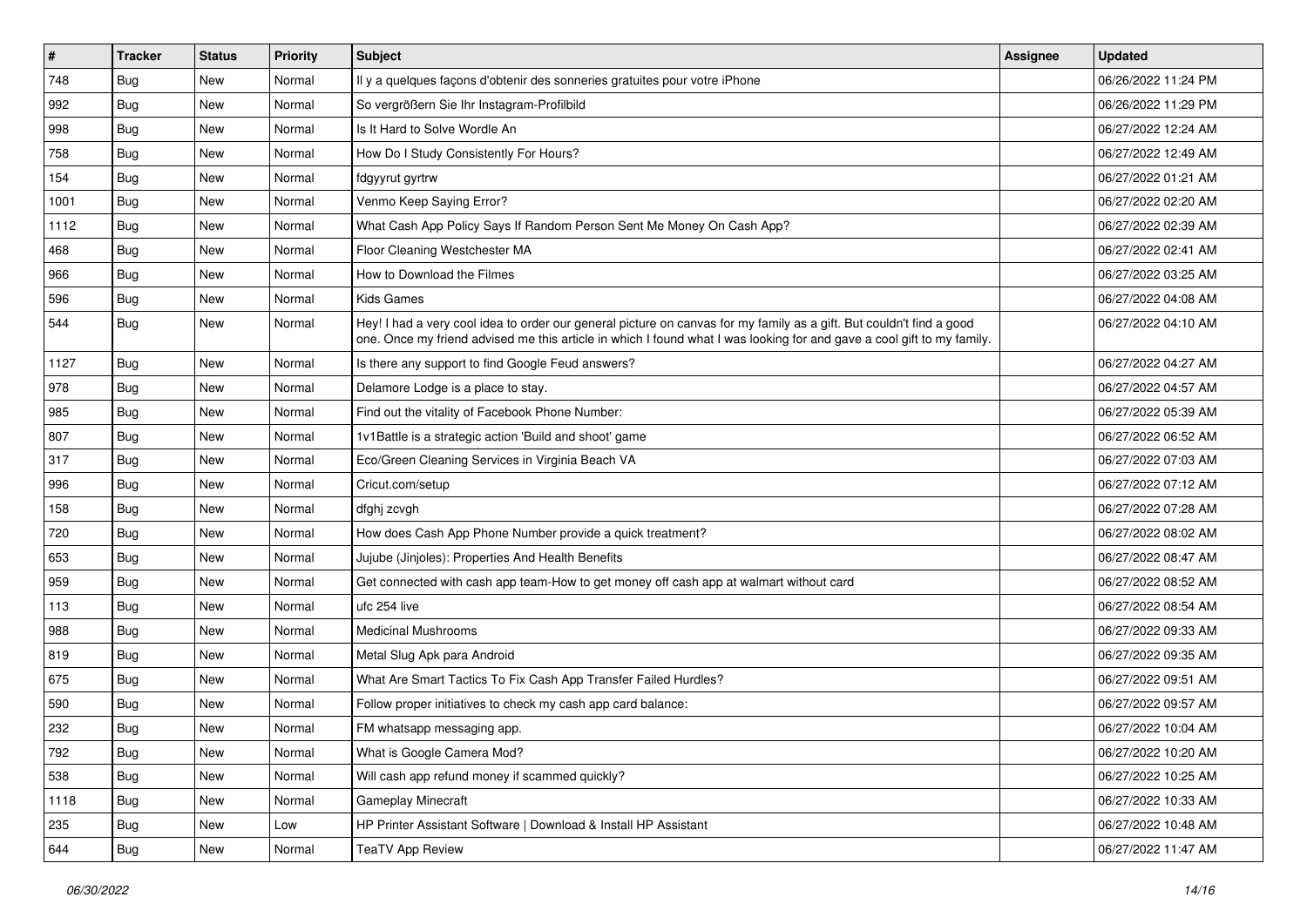| $\sharp$ | <b>Tracker</b> | <b>Status</b> | <b>Priority</b> | Subject                                                                      | Assignee | <b>Updated</b>      |
|----------|----------------|---------------|-----------------|------------------------------------------------------------------------------|----------|---------------------|
| 233      | Bug            | New           | Normal          | Anauthorsway.com: My User Experience                                         |          | 06/27/2022 12:02 PM |
| 801      | Bug            | New           | Normal          | Who Is an ETL Engineer                                                       |          | 06/27/2022 12:25 PM |
| 716      | Bug            | New           | Normal          | La celebración de un BabyShower.                                             |          | 06/27/2022 12:29 PM |
| 1101     | <b>Bug</b>     | <b>New</b>    | Normal          | How to Delete Cash App History at once?                                      |          | 06/27/2022 01:33 PM |
| 484      | Bug            | New           | Normal          | UK best essay writing service                                                |          | 06/27/2022 02:01 PM |
| 196      | <b>Bug</b>     | <b>New</b>    | Normal          | Homoeobazaar For Homeopathy Medicines                                        |          | 06/27/2022 02:18 PM |
| 1119     | Bug            | New           | Normal          | Klondike Solitaire                                                           |          | 06/27/2022 03:00 PM |
| 686      | Bug            | New           | Normal          | Welcome To The Most Demandable Mahipalpur Escorts Agency                     |          | 06/27/2022 03:45 PM |
| 953      | <b>Bug</b>     | New           | Normal          | Manga Dogs - Read Your Favorite Comics on Your Smartphone                    |          | 06/27/2022 03:53 PM |
| 738      | Bug            | New           | Normal          | How Much Amount Do I Get Using The Referral Code For Cash App?               |          | 06/27/2022 03:58 PM |
| 760      | <b>Bug</b>     | New           | Normal          | apkmod                                                                       |          | 06/27/2022 04:13 PM |
| 763      | <b>Bug</b>     | New           | High            | How to Make a Ringtone on Your iPhone                                        |          | 06/27/2022 04:16 PM |
| 739      | <b>Bug</b>     | New           | Normal          | law dissertation help                                                        |          | 06/27/2022 06:12 PM |
| 987      | <b>Bug</b>     | New           | Normal          | <b>Medicinal Mushrooms</b>                                                   |          | 06/27/2022 07:13 PM |
| 951      | Bug            | <b>New</b>    | Normal          | Canon.com/ijsetup                                                            |          | 06/27/2022 07:56 PM |
| 971      | Bug            | New           | Normal          | How Do I Check Balance On Cash App Card With Optimum Ease?                   |          | 06/27/2022 08:16 PM |
| 568      | <b>Bug</b>     | <b>New</b>    | Normal          | Instale a versão mais recente do YouTube Premium                             |          | 06/27/2022 08:56 PM |
| 215      | Bug            | New           | Normal          | How For Top Level Cell Phone For You                                         |          | 06/27/2022 09:19 PM |
| 948      | Bug            | New           | Normal          | Canon IJ Network Tool                                                        |          | 06/27/2022 09:30 PM |
| 600      | Bug            | New           | Normal          | Play Store Pro                                                               |          | 06/27/2022 09:43 PM |
| 737      | Bug            | New           | Normal          | How Do I Talk To A Live Person At Facebook If Anything Is Doubtful?          |          | 06/27/2022 09:59 PM |
| 830      | <b>Bug</b>     | <b>New</b>    | Normal          | Poppy Playtime APK                                                           |          | 06/27/2022 10:31 PM |
| 116      | Bug            | New           | Normal          | aertaeyg                                                                     |          | 06/27/2022 11:06 PM |
| 595      | <b>Bug</b>     | New           | Normal          | RFM Online - une révolution dans la gestion de l'identité numérique          |          | 06/27/2022 11:06 PM |
| 607      | Bug            | New           | Normal          | Vex 5                                                                        |          | 06/27/2022 11:24 PM |
| 714      | <b>Bug</b>     | New           | Normal          | Cuevana 3 Premium - Enjoy Your Favorite Movies and TV Shows on Your Smart TV |          | 06/27/2022 11:43 PM |
| 114      | <b>Bug</b>     | New           | Normal          | Medical Research Writing Services                                            |          | 06/28/2022 12:06 AM |
| 200      | <b>Bug</b>     | New           | Normal          | uiopi[o                                                                      |          | 06/28/2022 12:33 AM |
| 348      | <b>Bug</b>     | New           | Normal          | Mold Removal Services in Chesapeake VA                                       |          | 06/28/2022 12:53 AM |
| 999      | <b>Bug</b>     | New           | Normal          | Is there a way to find Google Feud answers?                                  |          | 06/28/2022 01:27 AM |
| 483      | <b>Bug</b>     | New           | Normal          | UK best essay writing service                                                |          | 06/28/2022 01:35 AM |
| 802      | <b>Bug</b>     | New           | Normal          | Who Is an ETL Engineer                                                       |          | 06/28/2022 02:03 AM |
| 983      | Bug            | New           | Normal          | Finding issue in tekken 3 game?                                              |          | 06/28/2022 03:26 AM |